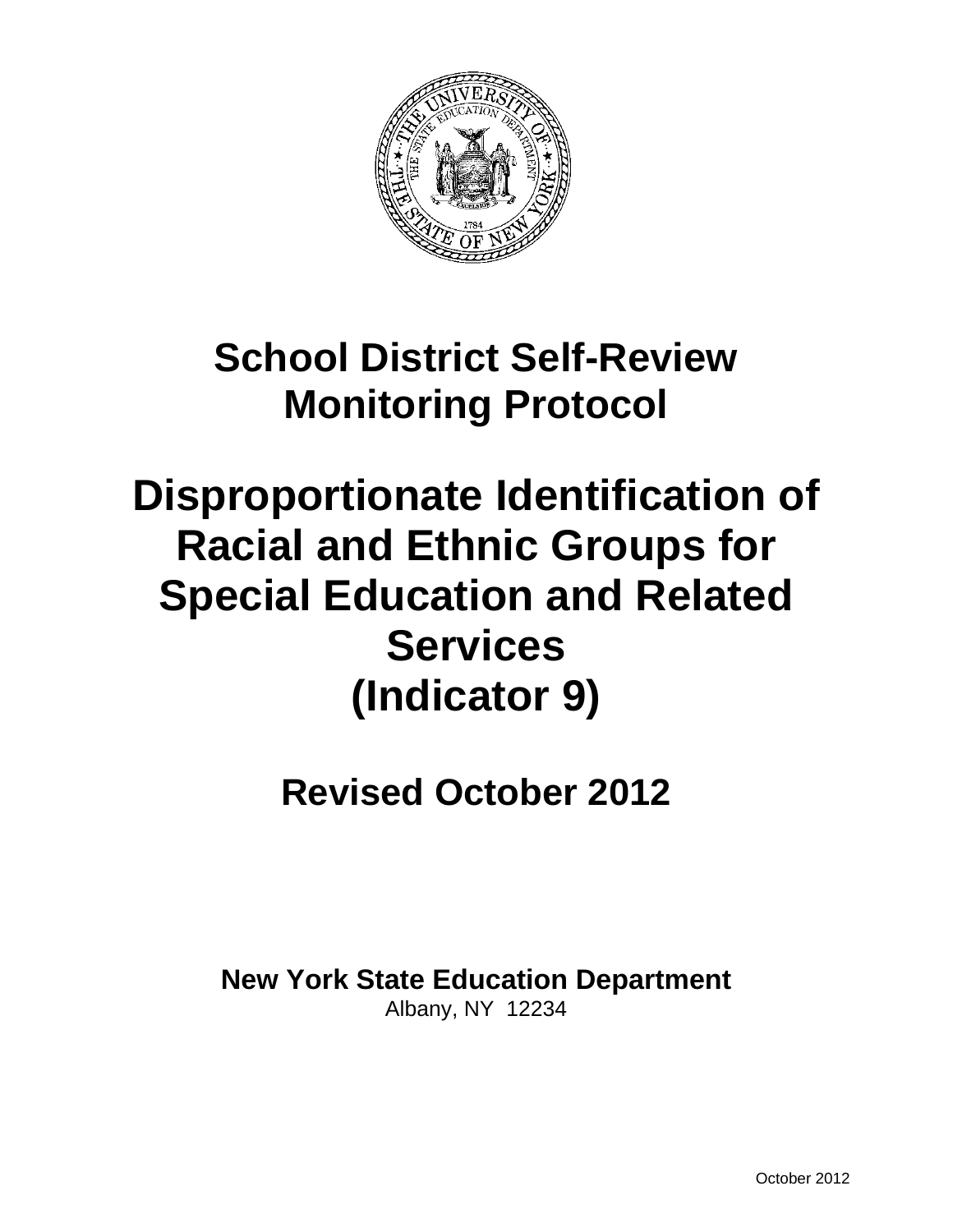# **Table of Contents**

# **Attachments**

| Checklist to Complete the Disproportionality Self-Review Monitoring<br>Protocol |
|---------------------------------------------------------------------------------|
| Attachment 2: School District Self-Review Monitoring Protocol                   |
| Attachment 2A: Regulations of the Commissioner<br>Education<br>οf               |
| Section 200.1(zz) – Definitions of Disability Classifications                   |
| Data Analysis of Students Referred to the Committee on Special                  |
| Education (CSE)                                                                 |
| <b>Individual Student Record Review Form</b>                                    |
| <b>Focused Rubric to Evaluate the CSE Process</b>                               |
| <b>Interview Questions to Identify Improvement Activities</b>                   |
| Disproportionality Self-Review Monitoring Report                                |
|                                                                                 |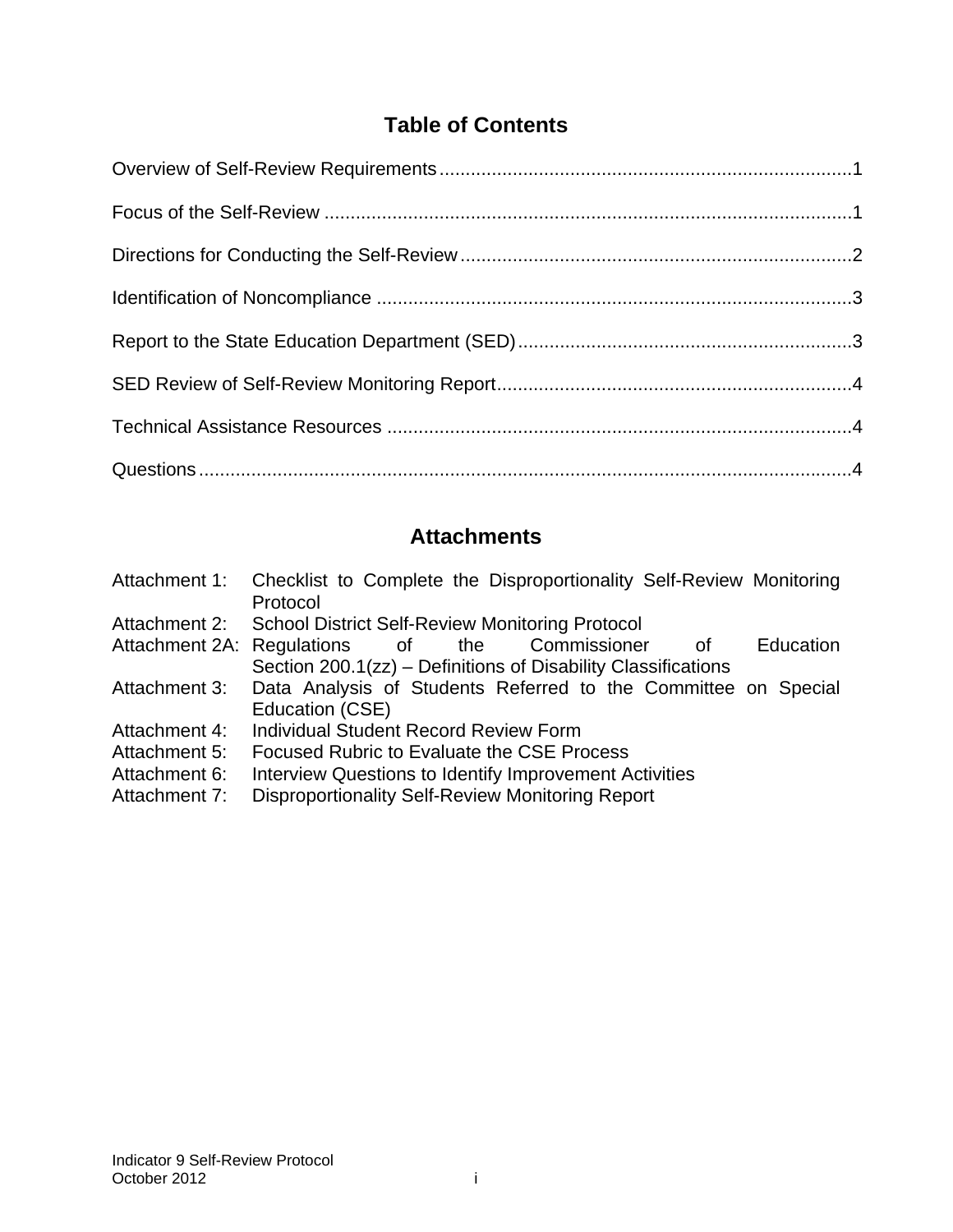# **Self-Review Monitoring Protocol For Districts Identified for Significant Disproportionality Under Indicator 9 of the State Performance Plan**

# **Overview of Self-Review Requirements**

School districts that are identified under federal Indicator 9 of the State Performance Plan by the State Education Department (SED) as having significant disproportionality based on race and ethnicity in the identification of students with disabilities are required to complete this self-review monitoring protocol. School districts must determine if the disproportionate representation of racial and ethnic groups in special education and related services is the result of inappropriate identification through implementation of the district's policies, procedures and practices used in the identification of students with disabilities.

# **Focus of the Self-Review**

The self-review monitoring process is a focused review of a school district's policies, procedures and practices (i.e., implementation of policies and procedures) that most closely relate to the identification of children as students with disabilities.

This review has four focus areas described below:

- **I. School-wide Approaches and Pre-referral Interventions.** The Board of Education must have written policy that articulates a school-wide approach to prereferral interventions throughout the district. Both the policy and its implementation will be reviewed in order to determine if there are equitable opportunities for students to receive supportive interventions that enable them to be successful in the general education environment. Procedures and practices will also be analyzed to determine if the policy is implemented in a consistent manner for all students and that students of different racial or ethnic groups are not treated differently in any schools of the district.
- **II. Referral of Students to the Committee on Special Education (CSE).** The practices of the school district will be reviewed to determine if teachers and administrators make appropriate use of pre-referral interventions and if student referrals are handled consistently school-wide.
- **III. Individual Evaluations of Students with Disabilities.** The school district's evaluation practices will be reviewed to determine if students of all racial and ethnic groups, and particularly students of the identified group, have received appropriate evaluations. The evaluations must include a variety of assessment tools and strategies to gather relevant functional, developmental and academic information about the student that may assist in determining whether the student is a student with a disability.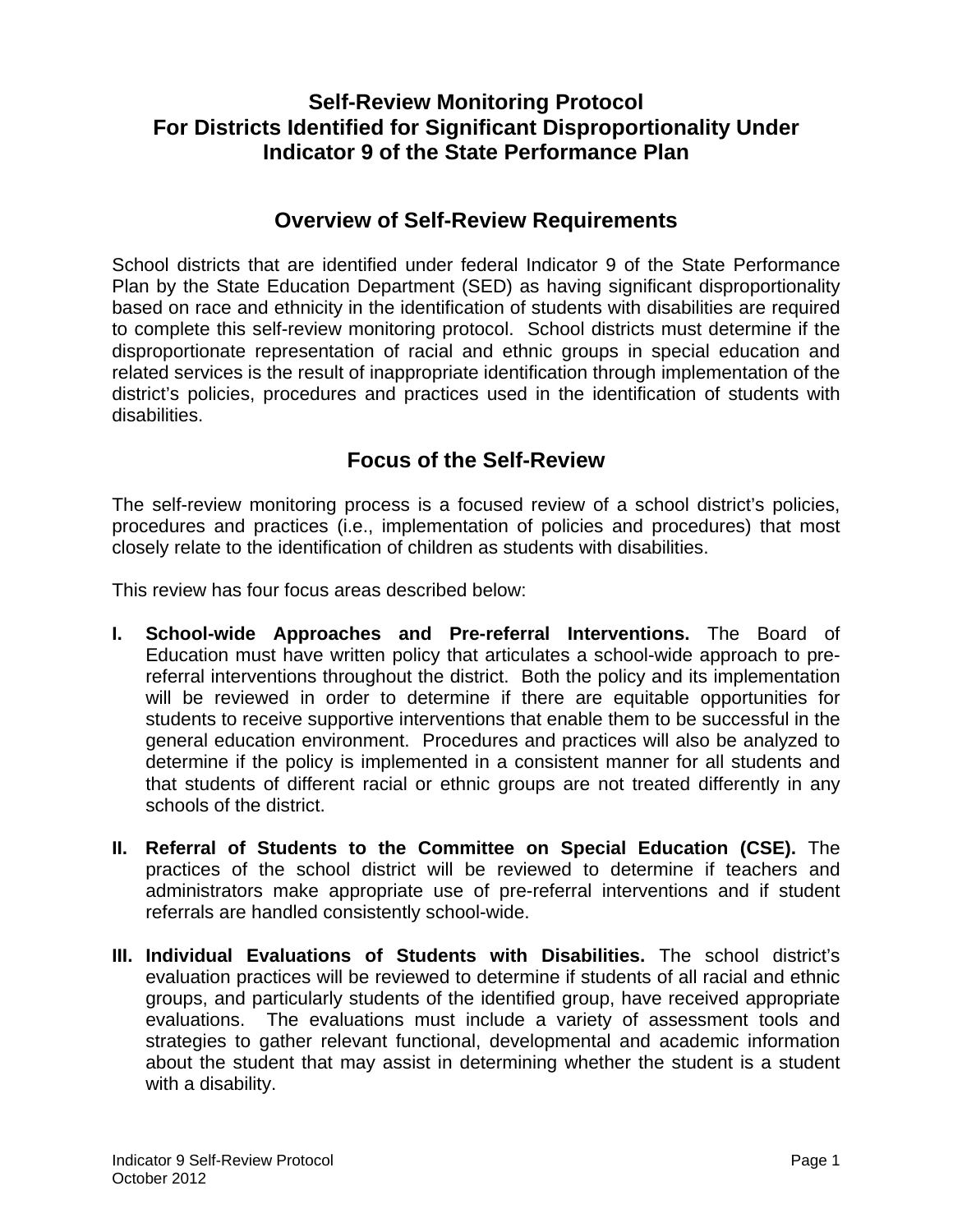**IV. Eligibility Determinations.** The district's CSE process will be examined to determine to what extent students of the identified racial and ethnic groups are provided appropriate instruction and resources to promote learning prior to referral and that the CSE recommendation is based on the students' evaluations.

# **Directions for Completing the Self-Review**

- **Checklist to Complete the Disproportionality Self-Review Monitoring Protocol (Attachment 1)** – This form provides a step-by-step process to complete the selfreview. The district must maintain documentation for every step of the review process for later verification. There are six forms (Attachments 2-7) that must be completed as part of the self-review monitoring process.
- • **School District Self-Review Monitoring Protocol (Attachment 2)** This form establishes the protocol to conduct the self-review. The protocol:
	- $\circ$  specifies the regulatory requirements relating to the four focus areas;
	- $\circ$  identifies documentation (e.g., written policies, data charts, student record reviews, interview summaries, CSE meeting minutes) that must be reviewed; and
	- $\circ$  identifies information to "look for" in reviewing documentation (e.g., consistent application of pre-referral interventions for students across all racial/ethnic groups within the district).

The school district must use this form to guide the self-review and to document its compliance findings in detail and identify, for self-correction purposes, any corrective action and improvement activities needed to address compliance issues. This form is **not submitted to SED**, but should be used to guide the district to selfcorrect compliance issues.

- • **Data Analysis of Students Referred to the CSE (Attachment 3)** This chart is used to assist the district in determining if students of the identified racial/ethnic groups in all buildings within the district have had equal access to pre-referral interventions and that all students have been treated equally in the referral process. This chart will help the team determine patterns of over- or underutilization of prereferral interventions.
- reviewed and what information to look for in the review of that documentation. • **Individual Student Record Review (Attachment 4)** – This form is used to guide the collection of information from individual student records (i.e., evaluations, IEPs). The School District Self-Review Monitoring Protocol (Attachment 2) should be referenced in determining what documentation in a student's record must be Using this form, for each regulatory citation for each individual student in the sample, a determination must be made whether the requirement was met or was not met or was not applicable to the individual student. One form should be used for each student record reviewed. Information from these forms is used to determine compliance.
- • **Focused Rubric to Evaluate the CSE Process (Attachment 5)** This form is used to focus on key decision points during the CSE meeting that affect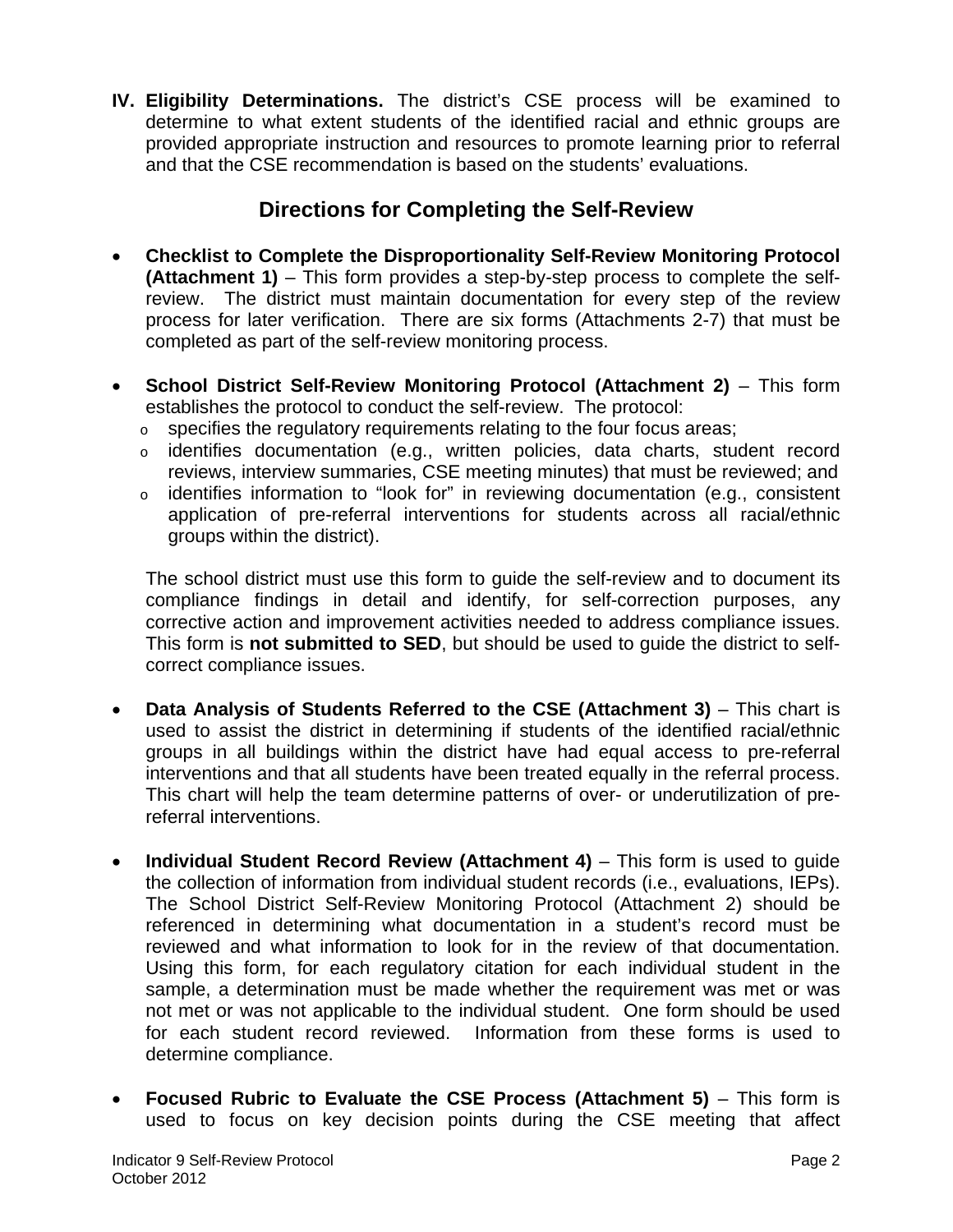determination of eligibility. The rubric provides information about how the CSE addresses these key points and if the CSE makes decisions consistently across the district. It may also provide insight into how the CSE decision-making process may or may not contribute to an over- or under-identification of students by race/ethnicity. All instances of "minimally addressed or no evidence" must be reported as noncompliance.

- • **Interview Questions to Identify Improvement Activities (Attachment 6)** This form is used to interview staff to identify issues relating to school-wide approaches and pre-referral supports and services, referrals of students to the CSE and individual evaluations of students with disabilities. The information learned from staff interviews should assist the team to identify improvement activities. Documentation of improvement activities must be noted in Attachment 2 for any issues needing improvement.
- • **Disproportionality Self-Review Monitoring Report (Attachment 7)** This form is a sample of the electronic report the school district will complete to document the results of the district's self-review to SED. For each regulatory requirement, the district must document its findings of compliance or noncompliance.

# **Identification of Noncompliance**

**The team must carefully review all findings from all the documentation and evidence to make its determination of compliance for each regulatory requirement. Any absent or inappropriate policy, procedure or practice must be reported as a noncompliance issue. Please refer to these criteria below when making determinations of compliance/noncompliance.** 

When other required documentation from Attachments 3 and 5 provide evidence of noncompliance, the issue must be reported as "noncompliant."

# **Report to the State Education Department (SED)**

**The only documentation to be submitted to SED is the Disproportionality Self-Review Monitoring Report (Attachment 7).** This report must be submitted electronically. To complete this form, go to http://pd.nysed.gov and follow the directions for completion and submission. The district should **NOT** submit the other forms completed or the documentation reviewed during the self-review unless requested by SED.

Pursuant to the New York State Archives and Records Administration Records Retention and Disposition Schedule ED-1, the school district must maintain documentation of its review for a period of **seven years**. This documentation is subject to review by SED and, therefore, should be maintained in an easily retrievable and organized manner.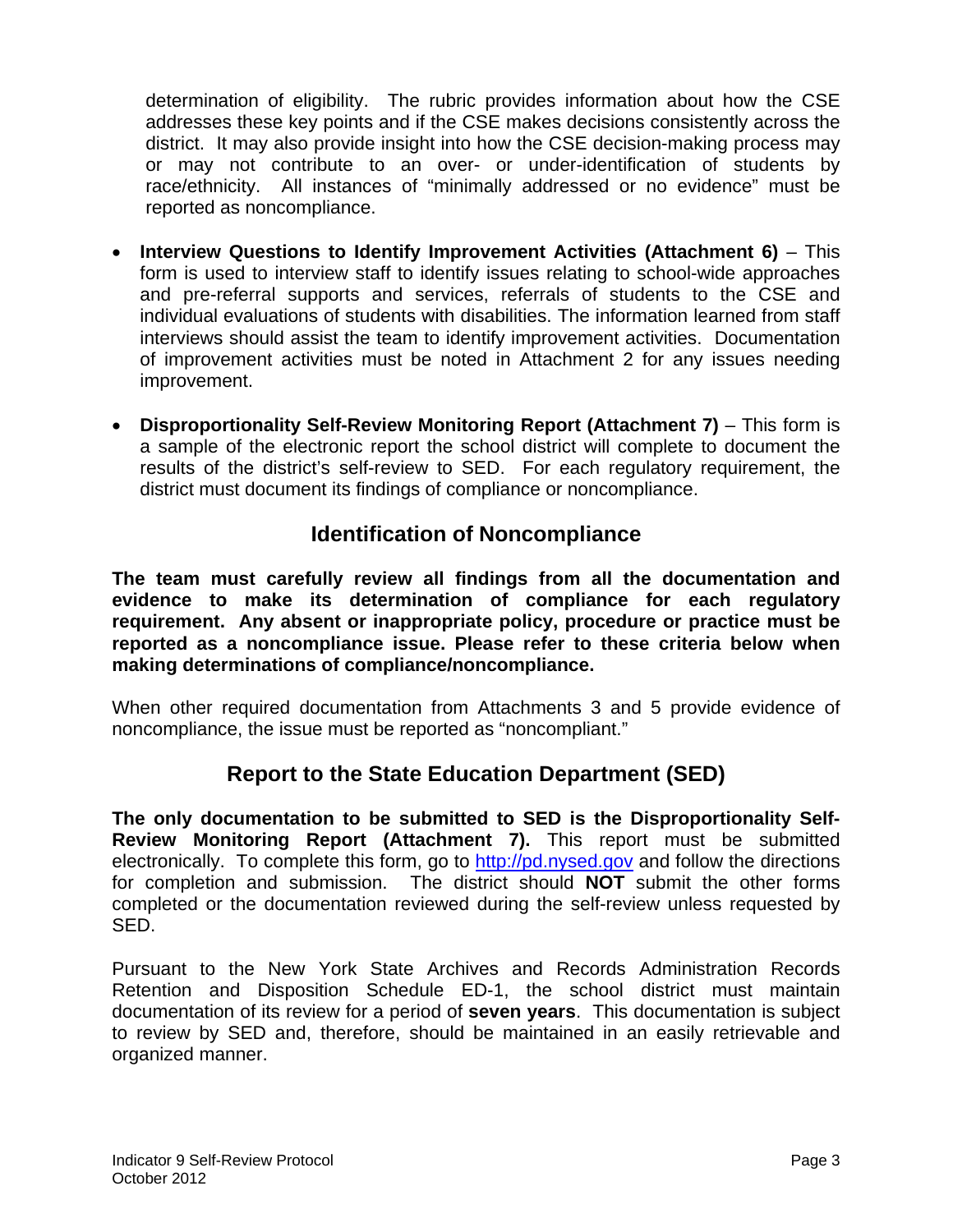# **SED Review of Self-Review Monitoring Report**

SED will review the Self-Review Monitoring Report and respond as follows:

- 1. If the school district reports to SED that, based on its self-review, the district has not identified any compliance issues relating to its policies, procedures and practices, SED will arrange for a review of that determination.
- 2. If the school district reports to SED that, based on its self-review, the district has one or more compliance issues relating to its policies, procedures and practices, SED will notify the district that it must correct all instances of noncompliance immediately, but not later than the prescribed due date contained in the district's notification. Failure to correct the identified area(s) of noncompliance by the due date will result in enforcement action(s) from SED's Office of Special Education.

# **Technical Assistance Resources**

The following sources may assist you in addressing issues of disproportionate representation by race and ethnicity of students with disabilities receiving special education and related services.

- Technical Assistance Center on Disproportionality (TAC-D) The Metropolitan Center for Urban Education at New York University http://steinhardt.nyu.edu/metrocenter/tacd.html
- • Regional Special Education Technical Assistance Support Centers (RSE-TASC) http://www.p12.nysed.gov/specialed/techassist/rsetasc/
- National Center for Culturally Responsive Educational Systems http://www.nccrest.org/publications.html

### **Questions**

Questions regarding the Disproportionality Self-Review Monitoring Protocol may be directed to the Policy Unit at (518) 473-2878 or to the Special Education Quality Assurance Regional Offices at

http://www.p12.nysed.gov/specialed/quality/qaoffices.htm.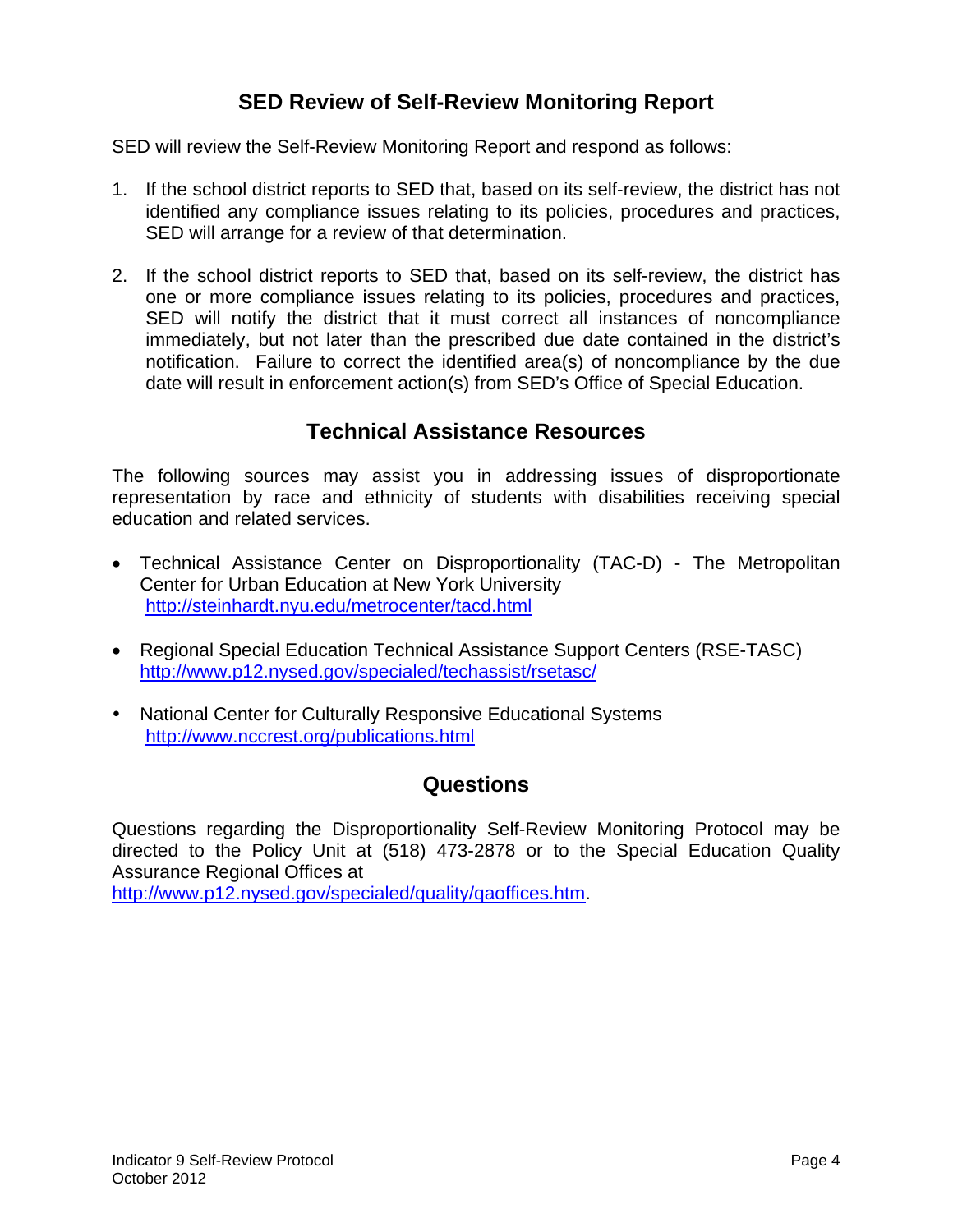# **Checklist to Complete the Disproportionality Self-Review Monitoring Protocol**

| <b>Activity</b>                                                                                                                                                  | <b>Components of the Review</b>                                                                                                                                                                                                                                                                                                                                                                                                                                                                                                                                                                                                                                                                                                                                                                                                                                                                                                                                                                                               |
|------------------------------------------------------------------------------------------------------------------------------------------------------------------|-------------------------------------------------------------------------------------------------------------------------------------------------------------------------------------------------------------------------------------------------------------------------------------------------------------------------------------------------------------------------------------------------------------------------------------------------------------------------------------------------------------------------------------------------------------------------------------------------------------------------------------------------------------------------------------------------------------------------------------------------------------------------------------------------------------------------------------------------------------------------------------------------------------------------------------------------------------------------------------------------------------------------------|
| 1. School superintendent or<br>designee selects the team<br>members to conduct the self-<br>review                                                               | Identify a team leader for the review process.<br>Select team members, number to be determined by team leader.<br>Suggested team members include: school administrator, special<br>education teacher, general education teacher, parent of a student<br>with a disability, school psychologist, guidance counselor.<br>To provide objectivity and to benefit from technical assistance<br>during the self-review process, it is strongly recommended that the<br>district invite someone from outside the district such as a Regional<br>Special Education Technical Assistance Support Center (RSE-<br>TASC) specialist and one or more representatives of a diverse<br>racial or ethnic background from the community to participate in<br>the self-review.                                                                                                                                                                                                                                                                 |
| 2. Conduct an initial meeting of<br>the review team to discuss<br>timelines for the review and the<br>process to review and collect<br>the required information. | Assign staff responsible to:<br>o Identify the sample of students and analyze data (Attachment<br>3).<br>o Ensure the sample of students is sufficient, and complete the<br>student record reviews (Attachment 4).<br>o Complete "Focused Rubric to Evaluate the Committee on<br>Special Education (CSE) Process" (Attachment 5).<br>o Plan for and conduct staff interviews (Attachment 6).<br>Identify the process to complete the self-review and due dates.<br>Establish meeting dates to review the results.                                                                                                                                                                                                                                                                                                                                                                                                                                                                                                             |
| 3. Identify other sources of data<br>and information that must be<br>reviewed.                                                                                   | The self-review protocol is designed to respond to district-wide data.<br>Depending on the depth of the district's needs, the review team may<br>find it necessary to review its building data to identify which buildings<br>of the district are disproportionately over or under identifying students.                                                                                                                                                                                                                                                                                                                                                                                                                                                                                                                                                                                                                                                                                                                      |
| 4. Select a sample of student<br>records to be reviewed.                                                                                                         | For use with Attachment 3 - Data Analysis.<br>For each race/ethnicity group where the data indicated<br>overrepresentation in special education:<br>Compile a list of all students with disabilities referred to the CSE<br>between January 1 of the previous academic year and January 31 of<br>the current academic year (a 13 month period). These dates may be<br>expanded in order to get an adequate number of records needed for<br>representation.<br>• For school districts with 20 or fewer students on this list, review all<br>student records.<br>• For school districts with 21-200 students on this list, randomly<br>select 20 student records.<br>For school districts with more than 200 students on this list,<br>randomly select 30 records.<br>• Ensure the sample of student records includes all or a significant<br>number of students from the identified group, and a proportion of<br>other students from other races/ethnicities.<br>Add to the number of records to be reviewed if, based on the |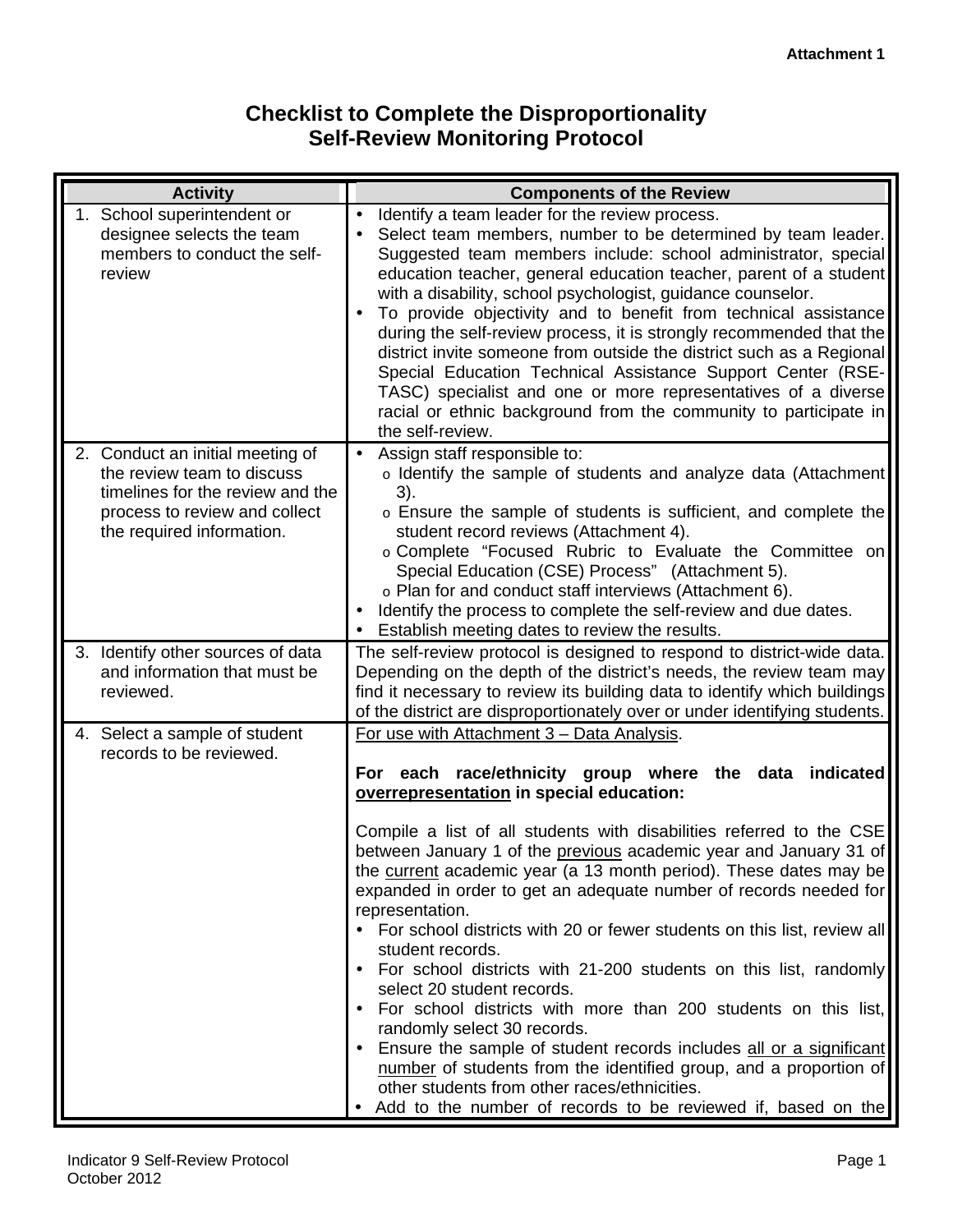| <b>Activity</b>                                                                     | <b>Components of the Review</b>                                                                                                                                                                                                                                                                                                                                                                                                                                                                                    |
|-------------------------------------------------------------------------------------|--------------------------------------------------------------------------------------------------------------------------------------------------------------------------------------------------------------------------------------------------------------------------------------------------------------------------------------------------------------------------------------------------------------------------------------------------------------------------------------------------------------------|
|                                                                                     | record reviews, you are finding inconclusive patterns of policy<br>implementation.                                                                                                                                                                                                                                                                                                                                                                                                                                 |
|                                                                                     | For each race/ethnicity group where the data indicated under<br>representation in special education:                                                                                                                                                                                                                                                                                                                                                                                                               |
|                                                                                     | Compile a list of all students from the under-represented group<br>without individualized education programs (IEPs) who scored a 2 or<br>lower on the grades 3-8 English language arts and/or math<br>assessment in the previous academic school year.                                                                                                                                                                                                                                                             |
|                                                                                     | For school districts with 20 or fewer students on this list, review all<br>student records.<br>• For school districts with 21-200 students on this list, randomly                                                                                                                                                                                                                                                                                                                                                  |
|                                                                                     | select 20 student records.<br>For school districts with more than 200 students on this list,<br>randomly select 30 records.                                                                                                                                                                                                                                                                                                                                                                                        |
|                                                                                     | Ensure the sample of student records includes all or a significant<br>number of students from the identified group, and a proportion of<br>other students from other races/ethnicities.                                                                                                                                                                                                                                                                                                                            |
|                                                                                     | Add to the number of records to be reviewed if, based on the<br>record reviews, you are finding inconclusive patterns of policy<br>implementation.                                                                                                                                                                                                                                                                                                                                                                 |
|                                                                                     | For use with Attachment 4 - Student Record Review. You may use<br>the same student list compiled for use with Attachment 3, but add to<br>the number of records reviewed if additional students are needed to<br>reach the suggested sample.                                                                                                                                                                                                                                                                       |
| 5. Complete the Self-Review<br><b>Monitoring Protocol</b>                           | Complete the self-review monitoring protocol. In order to complete<br><b>School</b><br><b>Self-Review</b><br><b>Monitoring</b><br>the<br><b>District</b><br><b>Protocol</b><br>(Attachment 2), the district team must complete the activities<br>contained in Attachments 3, 4 and 5 to obtain the information<br>necessary to make decisions about compliance/noncompliance.<br>In addition, the completion of staff interviews (Attachment 6) will<br>assist the district in determining improvement activities. |
| 6. Complete the Data Analysis on<br>Students Referred to the CSE                    | Complete Attachment 3. The information from this chart will be<br>important for analysis of focus areas:                                                                                                                                                                                                                                                                                                                                                                                                           |
|                                                                                     | $\mathbf{L}$<br>School-wide Approaches and Pre-referral Interventions<br>Referral of Students to the CSE<br>II.<br><b>Eligibility Determinations</b><br>IV.                                                                                                                                                                                                                                                                                                                                                        |
|                                                                                     | It will also assist the district team in understanding if its pre-referral<br>procedures and practices are contributing to disproportionate<br>identification of students of certain racial and ethnic groups.                                                                                                                                                                                                                                                                                                     |
| 7. Complete the Individual<br><b>Student Record Review form</b><br>for each student | Document findings for each student on the student record review form<br>(Attachment 4). To complete this review, you will need to review<br>student evaluations. A summary of individual findings needs to be<br>developed.                                                                                                                                                                                                                                                                                        |
| 8. Complete the "Focused Rubric<br>to Evaluate the CSE Process"                     | This rubric (Attachment 5) is designed to be used as a tool by the<br>how the CSE process may<br>district to assess<br>affect the                                                                                                                                                                                                                                                                                                                                                                                  |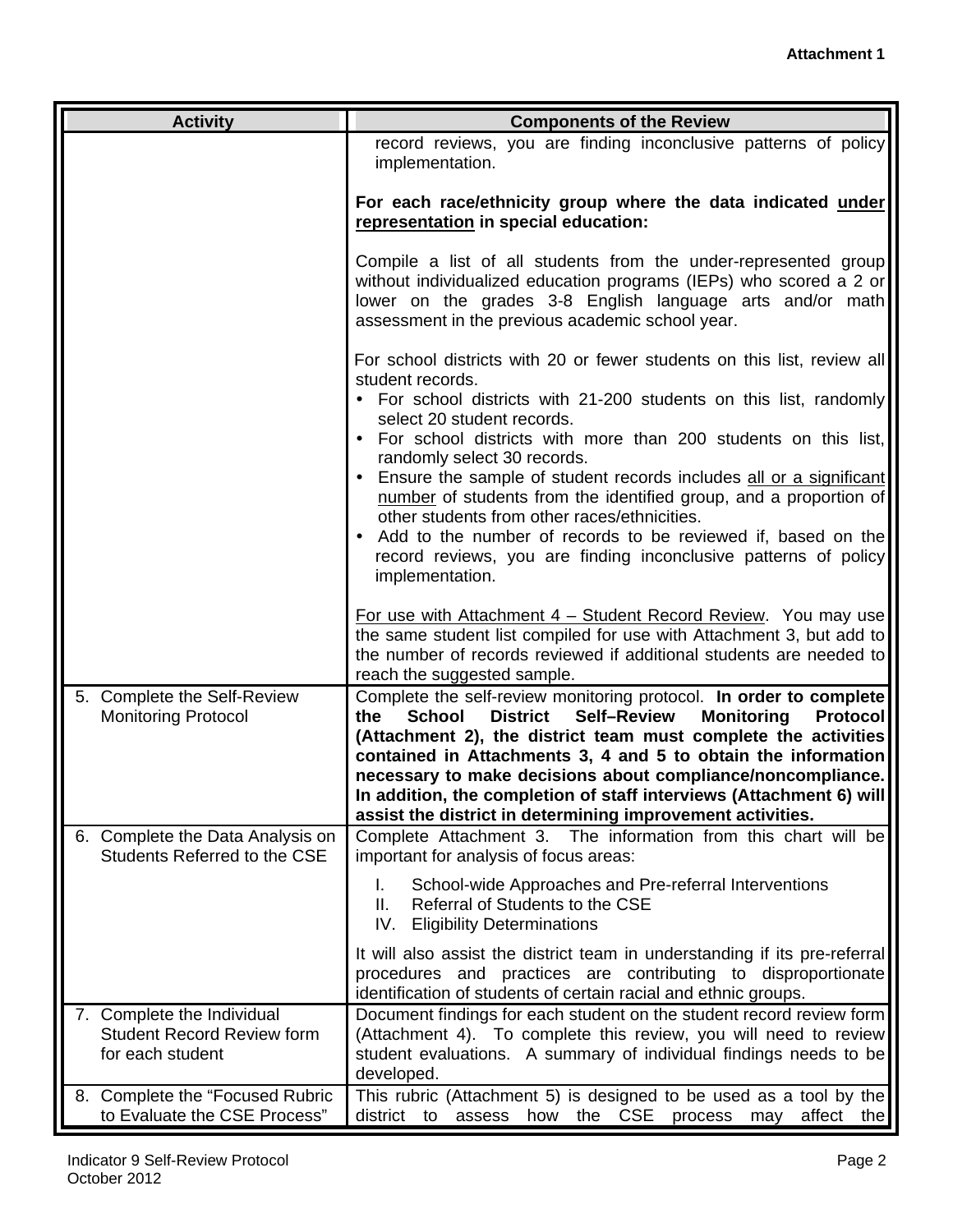| <b>Activity</b>                                                                                                                   | <b>Components of the Review</b>                                                                                                                                                                                                                                                                                                                                                                                                                                                                                                                                                                                                                                                                                                                                                         |
|-----------------------------------------------------------------------------------------------------------------------------------|-----------------------------------------------------------------------------------------------------------------------------------------------------------------------------------------------------------------------------------------------------------------------------------------------------------------------------------------------------------------------------------------------------------------------------------------------------------------------------------------------------------------------------------------------------------------------------------------------------------------------------------------------------------------------------------------------------------------------------------------------------------------------------------------|
|                                                                                                                                   | disproportionate representation of students of certain racial and<br>ethnic groups receiving special education and related services. The<br>rubric lists five key regulatory requirements affecting eligibility<br>determinations. This tool can be used as an observation or group<br>debriefing form.                                                                                                                                                                                                                                                                                                                                                                                                                                                                                 |
| 9. Conduct Staff Interviews                                                                                                       | Interview questions that focus on pre-referral, referral to the CSE and<br>evaluation are provided in Attachment 6. Conduct these interviews<br>individually or in groups. Information from these interviews will assist<br>improvement activities to address<br>identifying<br>findings<br>in.<br>of<br>noncompliance.                                                                                                                                                                                                                                                                                                                                                                                                                                                                 |
| 10. Convene a self-review team<br>meeting to discuss the findings                                                                 | Review the results of each applicable focus area of the self-<br>review monitoring protocol (Attachment 2) and document whether<br>the district's policies, procedures and/or practices are compliant<br>or noncompliant with State requirements.<br>The team will review the documentation of evidence collected by<br>the team from the multiple sources identified as "Look at" and use<br>this information in determining if the district is in compliance with<br>the regulatory requirements selected for each of the four focus<br>areas. Each focus area section provides a space for the team to<br>use in summarizing its findings.                                                                                                                                           |
| 11. Analyze the data to identify the<br>specific nature and extent of<br>the areas in need of<br>improvement                      | The team will question and probe data to determine relevant factors<br>relating to disproportionality (e.g., consistent application of pre-<br>referral intervention for students across all racial/ethnic groups and in<br>all buildings within the district). On the Self-Review Monitoring<br>Protocol (Attachment 2):<br>Document findings of noncompliance using the forms and criteria<br>provided.<br>Describe the specific details of noncompliance.<br>$\bullet$<br>Identify what must be corrected and how it will be corrected.<br>$\bullet$<br>Set a timetable for correction. All noncompliance must be<br>corrected immediately, but not later than the prescribed due date<br>contained in the district's notification.<br>Identify and document improvement activities. |
| 12. Submit the complete Self-<br><b>Review Monitoring Report to</b><br>the Superintendent or Chief<br>School Officer for approval | The Superintendent of Schools or Chief School Officer must review<br>the completed self-review protocol to accept responsibility for the<br>accuracy of the compliance report.                                                                                                                                                                                                                                                                                                                                                                                                                                                                                                                                                                                                          |
| 13. Submit the Self-Review<br>Monitoring Report to SED                                                                            | Manner of Submission: Web-based electronic submission<br>To submit this form, go to http://pd.nysed.gov<br>The Superintendent of Schools or Chief School Officer of the school<br>district must verify that the report provides accurate data and<br>information.<br>Print the report after submitting to SED for record-keeping purposes.                                                                                                                                                                                                                                                                                                                                                                                                                                              |

**Maintain all documentation used to complete the self-review for seven years. Records should be retained in an organized and easily retrievable format. All documentation is subject to SED review.**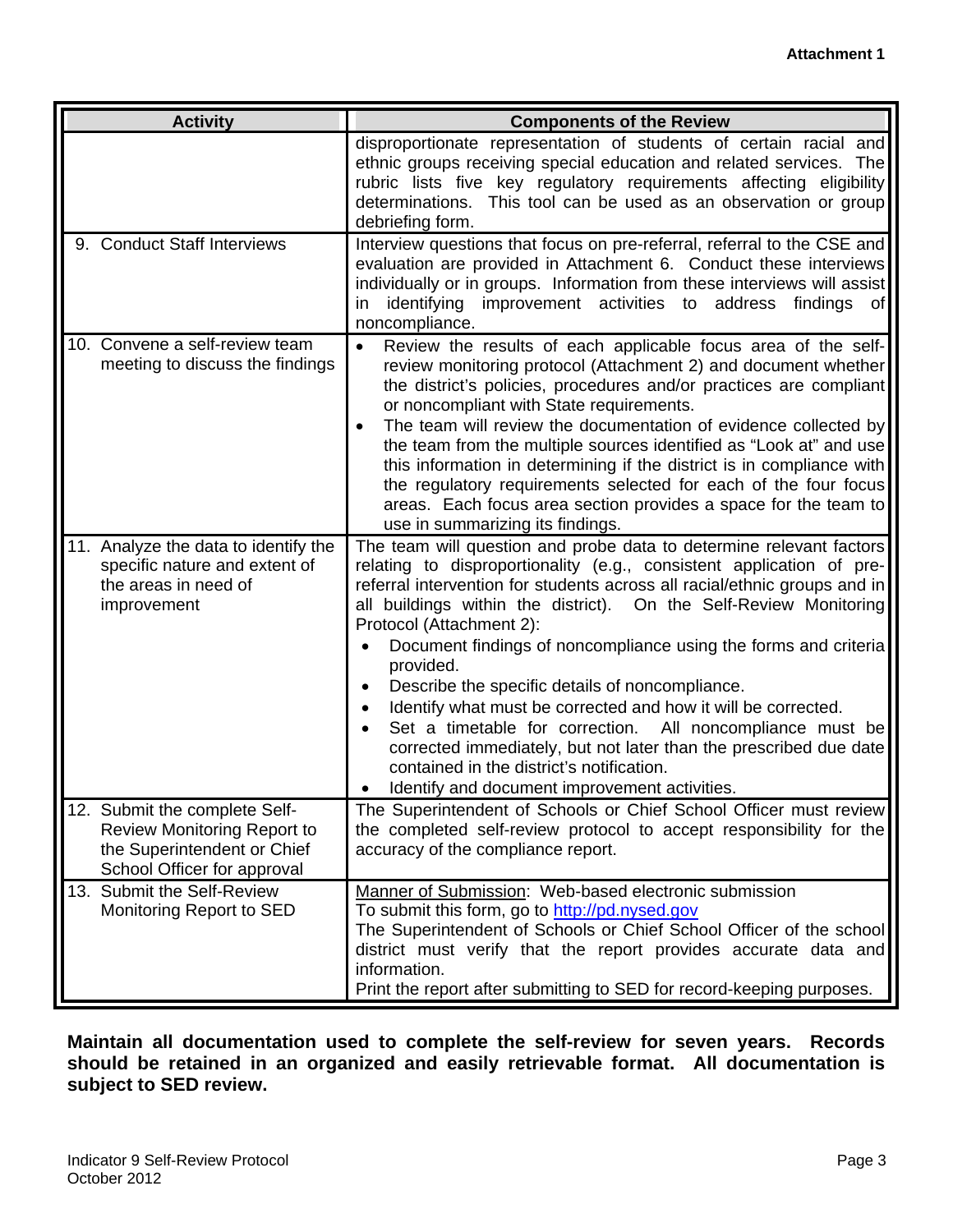# **SCHOOL DISTRICT SELF-REVIEW MONITORING PROTOCOL**

| <b>School District:</b>                        |            |                     |        |
|------------------------------------------------|------------|---------------------|--------|
| <b>Form Completed By:</b>                      | Name/Title | <b>Phone Number</b> | E-mail |
| <b>Date Review Completed:</b>                  |            |                     |        |
| Team Members Participating in the Self-Review: |            |                     |        |
|                                                |            |                     |        |
|                                                |            |                     |        |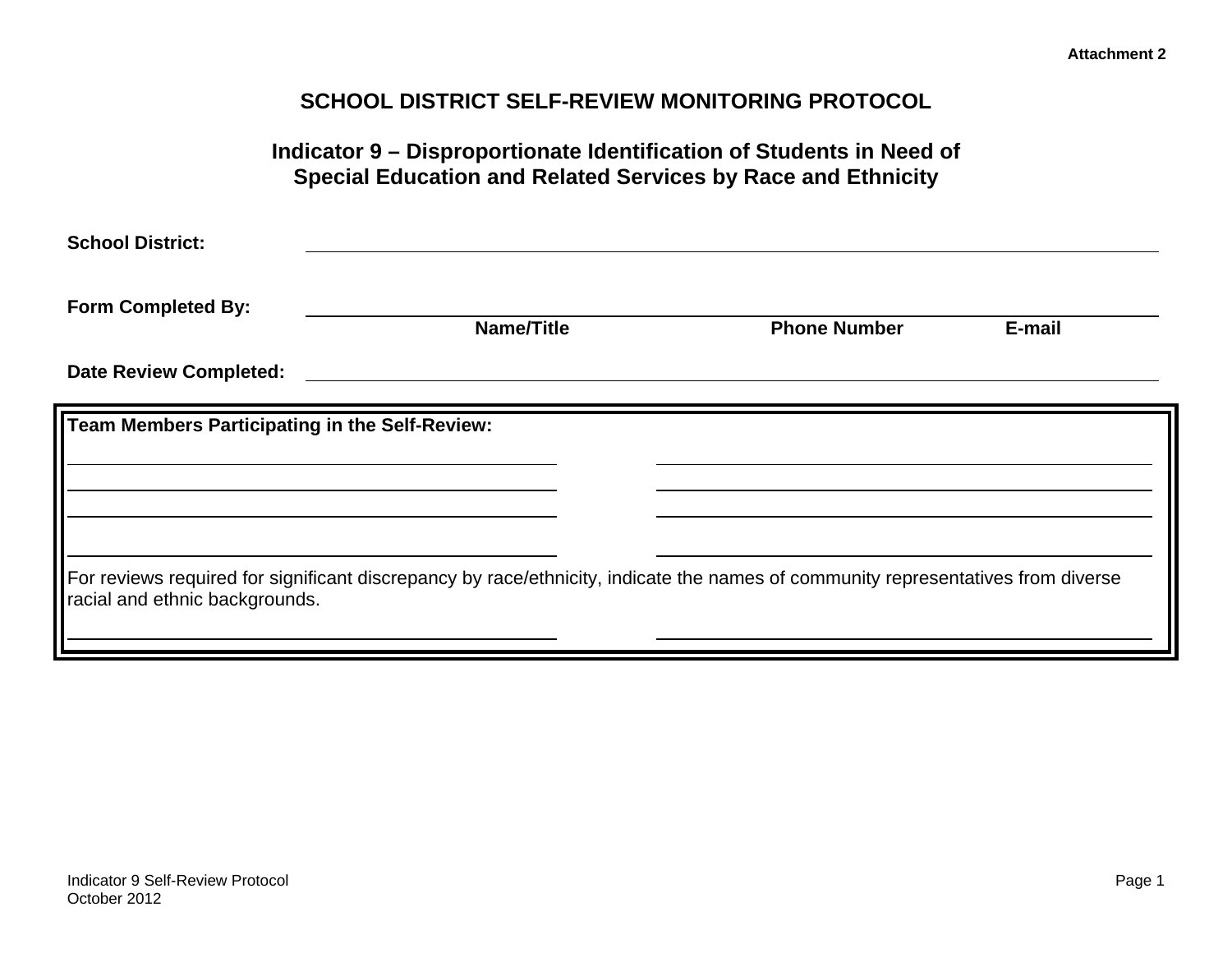# **Directions SCHOOL DISTRICT SELF-REVIEW MONITORING PROTOCOL**

This form (Attachment 2) establishes the protocol to conduct the self-review. The district must conduct a review of each focus area as identified on this protocol. Each section of the protocol provides the following information:

#### **Four focus areas that must be reviewed**:

- I. School-wide Approaches and Pre-referral Interventions
- II. Referral of Students to the Committee on Special Education (CSE) Individual Evaluations of Students with Disabilities
- Eligibility Determinations

III. IV.

 **Citation and Issue**: Regulatory requirements are identified that have been determined by the State Education Department (SED) to be most closely related to having significant disproportionality based on race and ethnicity in the identification of students with disabilities.

**Documentation and Evidence**: For each focus area, the protocol provides a specific list of documentation (information to "look at") and evidence (information to "look for") that must be considered in the district's review of its policies, procedures and practices in the identified focus area.

**Determination of Compliance Y (Yes) or N (No)**: A notation of Y indicates that the district is in compliance with the specific regulatory requirement. A notation of N indicates that the district is not in compliance with the regulatory requirement. The determination of compliance for some issues may be able to be made based solely on the review of individual student records. For other issues, the school district may need to consider other sources of documentation as well, as indicated on the protocol.

As applicable to each regulatory citation:

- **Determination of Y (compliance):** 
	- o 100 percent of the total number of individual student records reviewed (Attachment 4) show evidence that a particular regulatory requirement has been met (i.e., marked "Y" or "NA"); **and**
	- <sup>o</sup> Other required documentation from Attachments 3 and 5 provide evidence of compliance.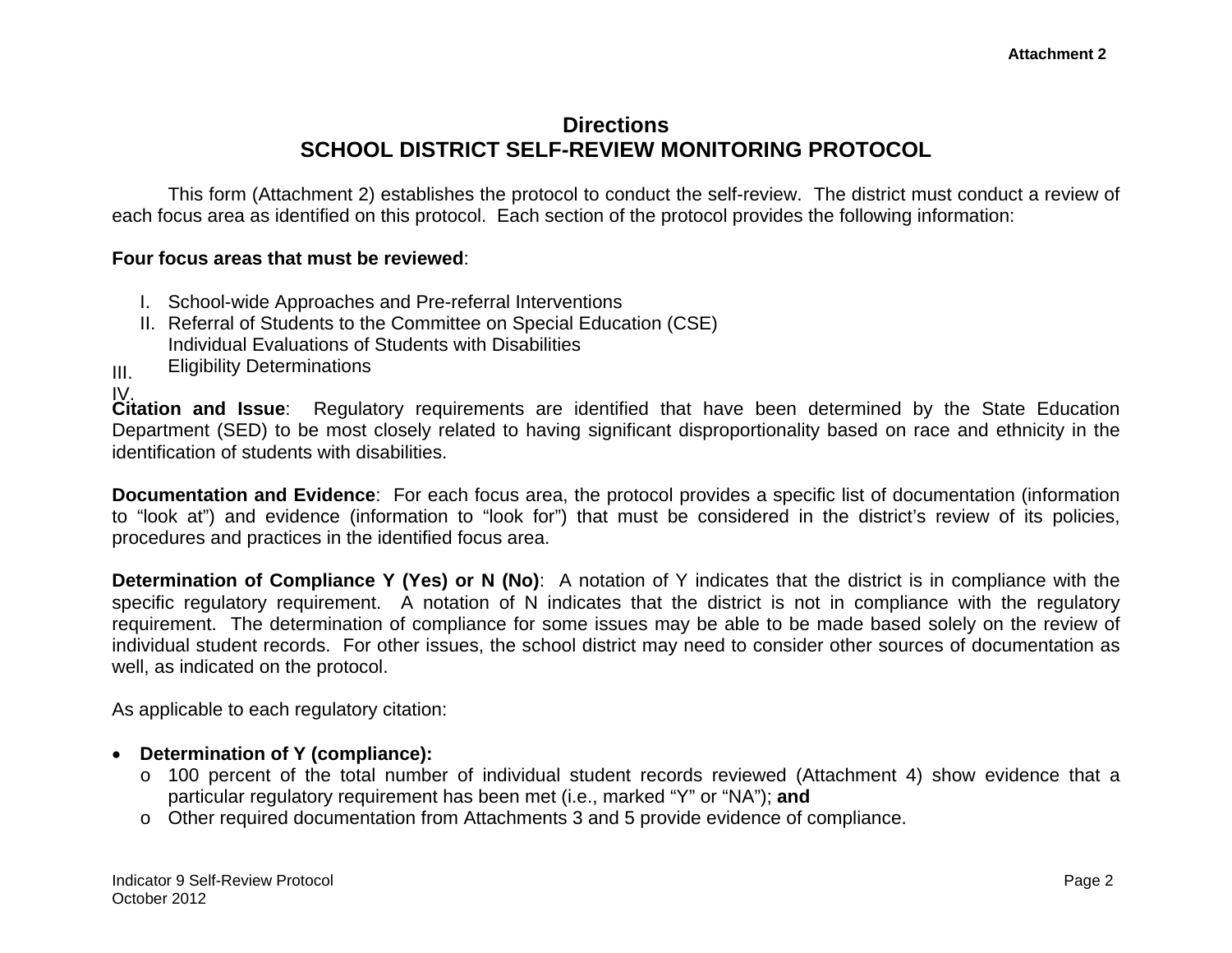#### • **Determination of "N" (noncompliance):**

- o Fewer than 100 percent of the total number of records reviewed (Attachment 4) show evidence that a particular regulatory requirement has been met; **or**
- o Other required documentation from Attachments 3 and 5 provide evidence of noncompliance.
- o In cases where 100 percent of the total student records reviewed show evidence that a particular requirement has been met, but other evidence from Attachments 3 and/or 5 show findings of noncompliance.

#### **The team should carefully review all findings from all the documentation and evidence to make its determination of compliance for each regulatory requirement.**

**Findings**: This section is to be used to document the specific details of its findings that would identify issues of inappropriate policies, procedures and or practices.

As examples:

- "70 percent of the records reviewed showed evidence that assessments were administered in the student's native language."
- A review of the CSE decision-making process in five out of seven instances showed the report of the student's evaluation was not discussed in determining if the student had a disability.

In these examples, findings of noncompliance must be made.

**Corrective Actions and Improvement Activities**: The team must identify any corrective actions necessary to correct identified compliance issues. The district should also note any improvement activities necessary in the identified focus area, whether related to a compliance finding or not, to address the school district's significant disproportionality based on race and ethnicity in the identification of students with disabilities.

**This form (Attachment 2) must be kept on file by the school district and is not submitted to SED unless requested.**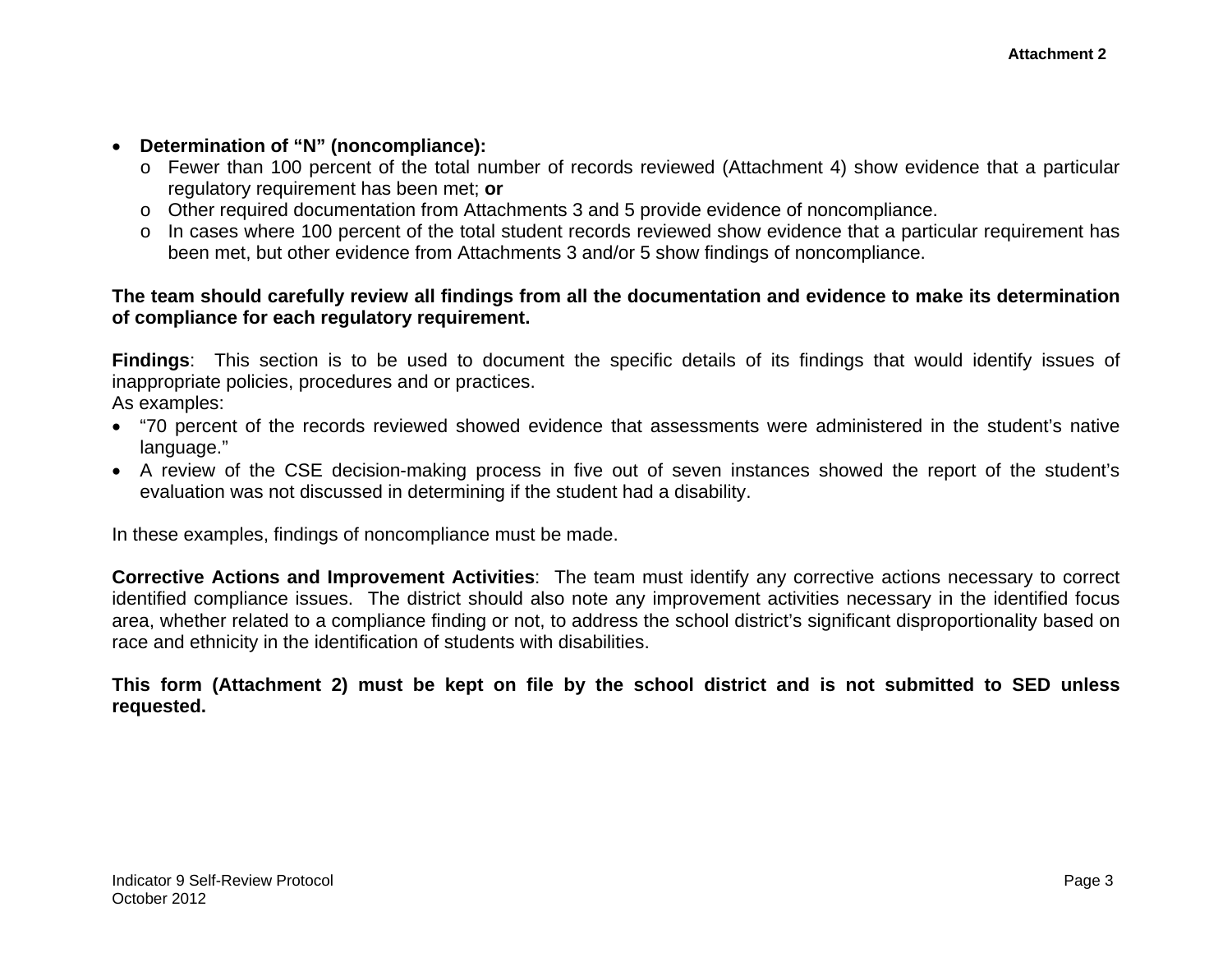#### **I. School-wide Approaches and Pre-referral Interventions**

The Board of Education's written policy for school-wide approaches and pre-referral interventions will be reviewed to determine if it:

- provides equitable opportunities to provide supportive interventions that allow a student to be successful in the general education environment, and
- is implemented in a consistent manner for all students in all schools of the district.

| <b>Citation</b><br>$(8$ NYCRR) | <b>Determination</b><br>of Compliance<br><b>Issue</b>                                                                                                                                                                                                                                                                                                                                                                   |                                                                                                                                                                                                                                                                                                                                                                                                                                                                                                                                                                                                                                                                                                                                          |  |  |  |  |  |  |  |
|--------------------------------|-------------------------------------------------------------------------------------------------------------------------------------------------------------------------------------------------------------------------------------------------------------------------------------------------------------------------------------------------------------------------------------------------------------------------|------------------------------------------------------------------------------------------------------------------------------------------------------------------------------------------------------------------------------------------------------------------------------------------------------------------------------------------------------------------------------------------------------------------------------------------------------------------------------------------------------------------------------------------------------------------------------------------------------------------------------------------------------------------------------------------------------------------------------------------|--|--|--|--|--|--|--|
| $\S200.2(b)(7)$                | Each Board of Education adopts written policy that establishes administrative practices and procedures<br>for implementing school-wide approaches, which may include a response to intervention process, and<br>pre-referral interventions in order to remediate a student's performance prior to referral for special<br>education.                                                                                    |                                                                                                                                                                                                                                                                                                                                                                                                                                                                                                                                                                                                                                                                                                                                          |  |  |  |  |  |  |  |
|                                | <b>Documentation</b>                                                                                                                                                                                                                                                                                                                                                                                                    | <b>Evidence</b>                                                                                                                                                                                                                                                                                                                                                                                                                                                                                                                                                                                                                                                                                                                          |  |  |  |  |  |  |  |
| Look at:                       | Written Board of Education plan and policy for school-wide<br>approaches and pre-referral interventions<br>Building procedures implementing Board of Education policy<br>Data Analysis of Students Referred to the CSE (Attachment 3)<br>Available resources for pre-referral interventions / early intervening<br>services school-wide and by building<br>Interviews to identify improvement activities (Attachment 6) | Look for evidence of:<br>Consistent implementation of policy district-wide through:<br>staff knowledge and use of the district's pre-referral intervention<br>system;<br>alignment of building procedures to district's policy;<br>patterns of data showing an over- or under-utilization of pre-<br>referral interventions for students by racial/ethnic groups;<br>pre-referral interventions are available to all students by type,<br>degree and frequency across all racial and ethnic groups.<br>Discrepancies in the type of pre-referral supports available to<br>students by building.<br>Resolution of behavioral/academic difficulties of under-represented<br>groups as a result of pre-referral/early intervening services. |  |  |  |  |  |  |  |

#### **Please note: The Data Analysis of Students Referred to the CSE (Attachment 3) must be completed to determine compliance/noncompliance for this focus area.**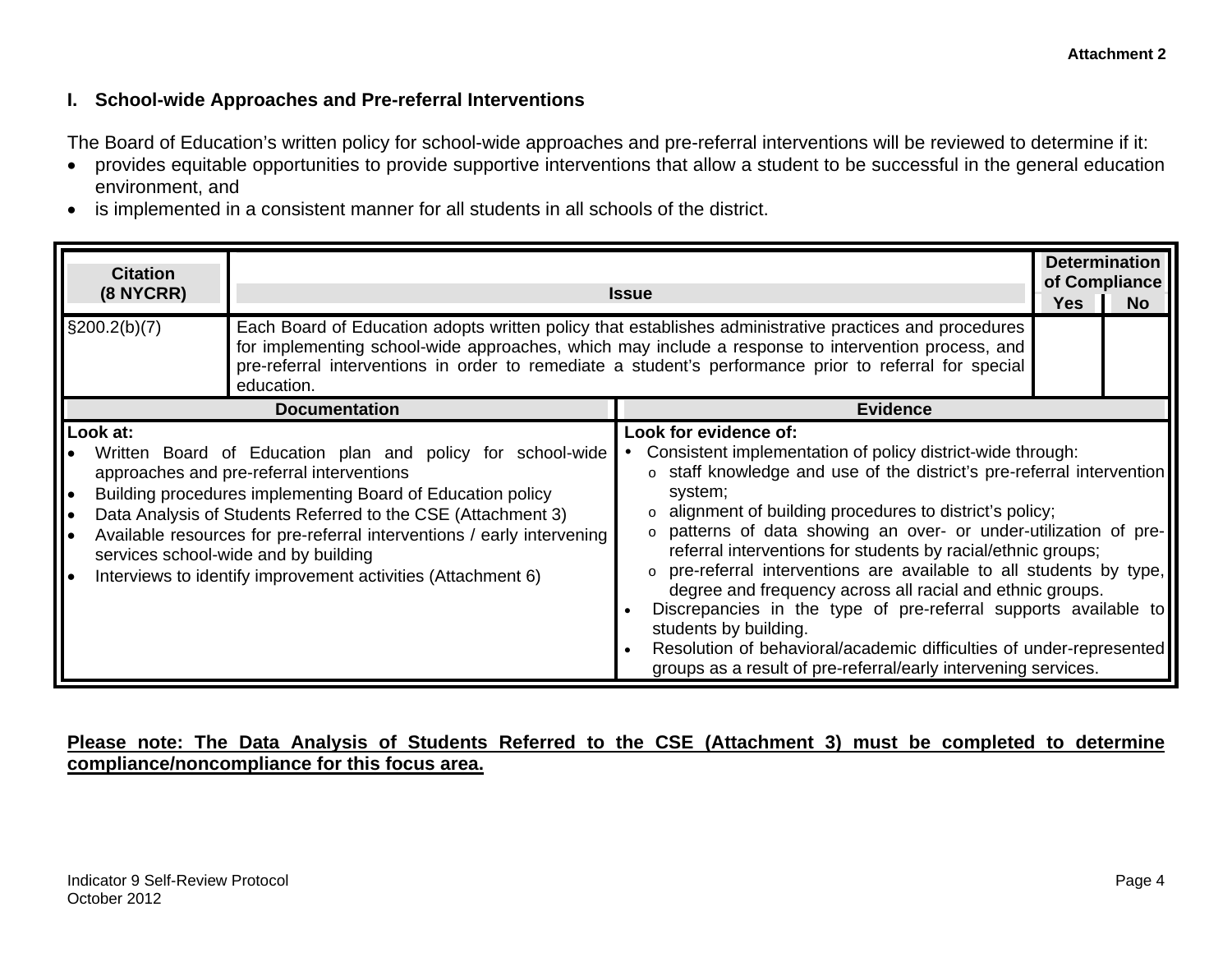|                           |  |  |  | <b>Findings</b> |                                                                                         |
|---------------------------|--|--|--|-----------------|-----------------------------------------------------------------------------------------|
| procedures and practices: |  |  |  |                 | Description of specific details of noncompliance in policy, Corrective Action required: |
|                           |  |  |  |                 | Improvement activities recommended:                                                     |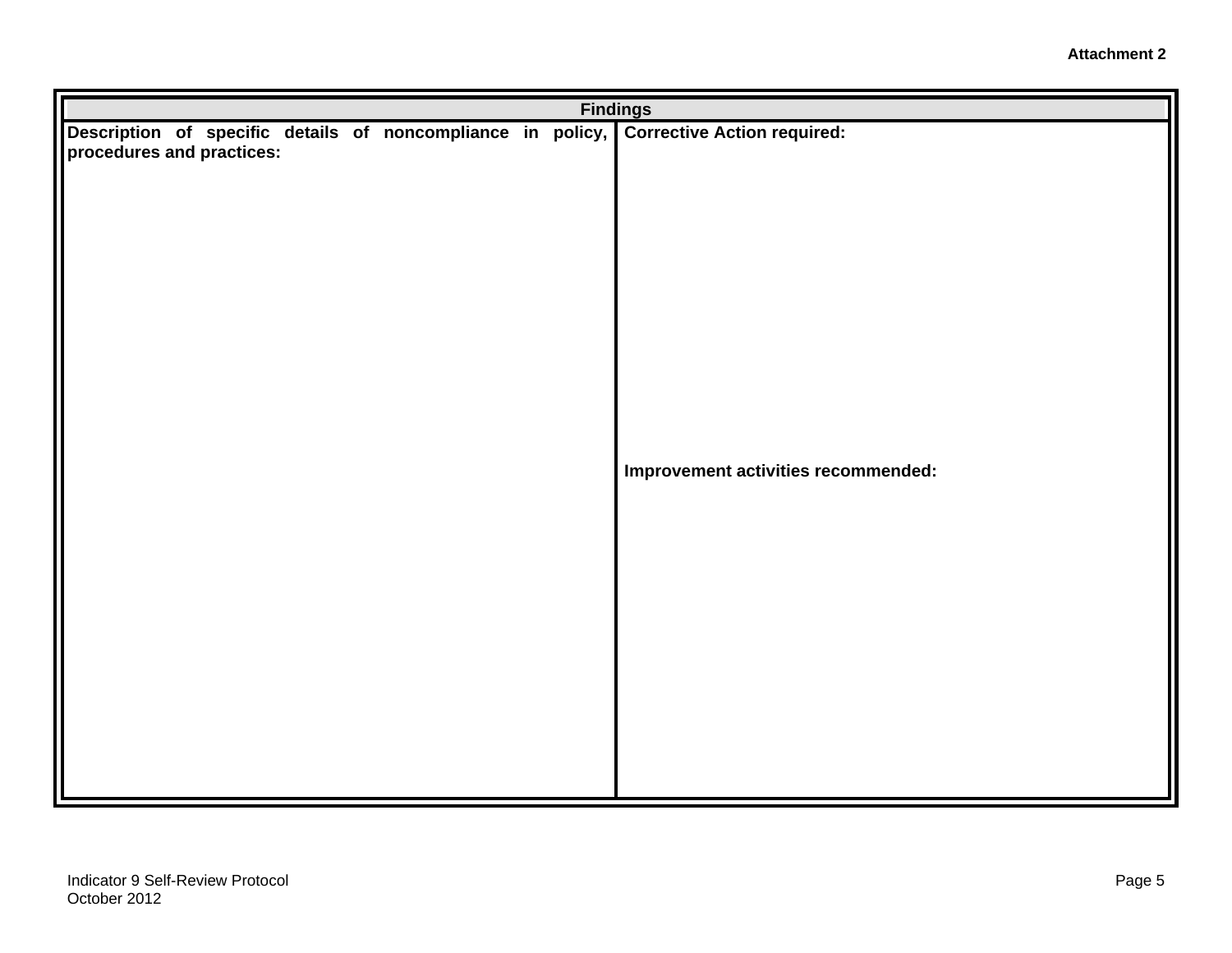#### **II. Referral of Students to the CSE**

The practices of the school district will be reviewed to determine if pre-referral interventions are consistently available to all students prior to referral to the CSE.

| <b>Citation</b><br>(8 NYCRR)                                                                                                                                                                                                                                                                      | <b>Determination</b><br>of Compliance<br><b>Issue</b>                                                                                                                                                                                                                                         |                                                                                                                                                                                                                                                                                      |     |             |  |  |  |  |
|---------------------------------------------------------------------------------------------------------------------------------------------------------------------------------------------------------------------------------------------------------------------------------------------------|-----------------------------------------------------------------------------------------------------------------------------------------------------------------------------------------------------------------------------------------------------------------------------------------------|--------------------------------------------------------------------------------------------------------------------------------------------------------------------------------------------------------------------------------------------------------------------------------------|-----|-------------|--|--|--|--|
|                                                                                                                                                                                                                                                                                                   |                                                                                                                                                                                                                                                                                               |                                                                                                                                                                                                                                                                                      | Yes | No.         |  |  |  |  |
| $\S200.4(a)(2)(iii)$                                                                                                                                                                                                                                                                              | A written request for referral submitted by persons other than the student or a judicial officer:                                                                                                                                                                                             |                                                                                                                                                                                                                                                                                      |     |             |  |  |  |  |
| $\S200.4(a)(2)(iii)(a)$                                                                                                                                                                                                                                                                           |                                                                                                                                                                                                                                                                                               | states the reasons for the referral and includes any test results, records or reports upon which the<br>referral is based that may be in the possession of the person submitting the referral.                                                                                       |     |             |  |  |  |  |
| $\S200.4(a)(2)(iii)(b)$                                                                                                                                                                                                                                                                           | describes in writing intervention services, programs or instructional methodologies used to remediate<br>the student's performance prior to referral, including any supplementary aids or support services<br>provided for this purpose, or state the reasons why no such attempts were made. |                                                                                                                                                                                                                                                                                      |     |             |  |  |  |  |
| $\S200.4(a)(9)$<br>The building administrator, upon receipt of a referral, may request a meeting with the parent and the<br>student, if appropriate, to determine whether the student would benefit from additional general<br>education support services as an alternative to special education. |                                                                                                                                                                                                                                                                                               |                                                                                                                                                                                                                                                                                      |     |             |  |  |  |  |
|                                                                                                                                                                                                                                                                                                   | <b>Documentation</b>                                                                                                                                                                                                                                                                          | <b>Evidence</b>                                                                                                                                                                                                                                                                      |     |             |  |  |  |  |
| Look at:                                                                                                                                                                                                                                                                                          |                                                                                                                                                                                                                                                                                               | Look for evidence of:                                                                                                                                                                                                                                                                |     |             |  |  |  |  |
| Written request for referral<br>$\circ$<br>$\circ$                                                                                                                                                                                                                                                | Individual Student Record Review (Attachment 4)<br>Documentation of building principal meetings and agreements<br>to withdraw the referral with documentation of alternative                                                                                                                  | Written requests for referrals that include the reasons for the referral<br>and interventions that were tried or reasons why no such attempts<br>were made.<br>Building administrator's involvement in attempts to ensure that<br>general education support services are considered. |     |             |  |  |  |  |
|                                                                                                                                                                                                                                                                                                   | methods to address the child's needs<br>• Interviews to identify improvement activities (Attachment 6)                                                                                                                                                                                        | General education supports and services and<br>interventions are implemented prior to referral regardless of a<br>student's race or ethnicity.                                                                                                                                       |     | behaviorall |  |  |  |  |

#### **Please note: Individual Student Record Review (Attachment 4) must be completed to determine compliance/noncompliance for this focus area.**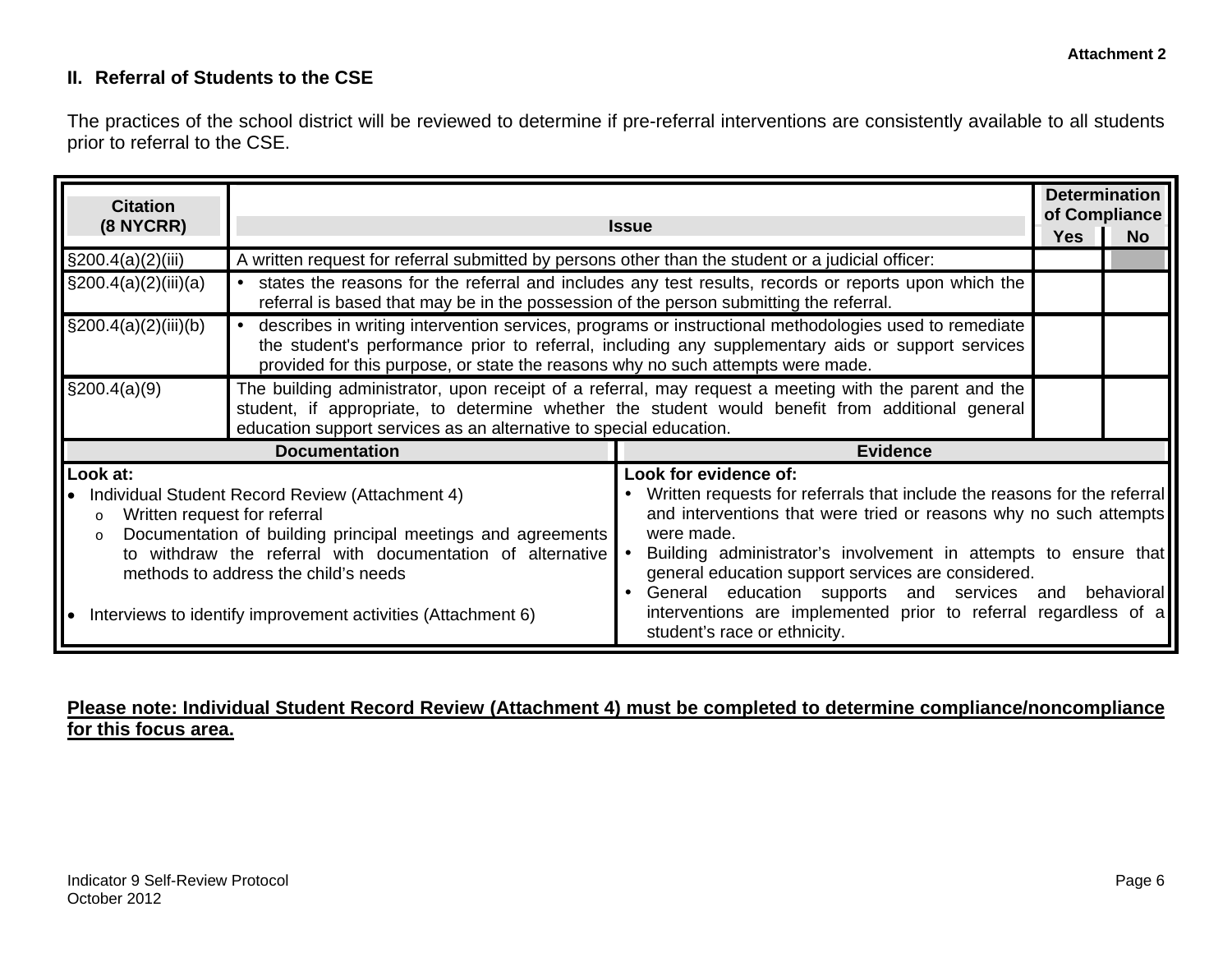|                           |  |  |  | <b>Findings</b>                                                                         |
|---------------------------|--|--|--|-----------------------------------------------------------------------------------------|
| procedures and practices: |  |  |  | Description of specific details of noncompliance in policy, Corrective Action required: |
|                           |  |  |  | Improvement activities recommended:                                                     |

The following chart may be used to calculate the percentage of student records with evidence of compliance. Compile the results based on the results of each record reviewed for each citation (Attachment 4). Consider these results along with other required documentation in making a final compliance determination for this focus area.

| <b>Summary of Individual Student Record Review</b> |                                         |                                                             |                                                      |  |  |  |  |
|----------------------------------------------------|-----------------------------------------|-------------------------------------------------------------|------------------------------------------------------|--|--|--|--|
| <b>Citation</b>                                    | <b>Total Number of Records Reviewed</b> | <b>Total Number of Records with</b><br>a finding of Y or NA | <b>Percentage of Records in</b><br><b>Compliance</b> |  |  |  |  |
| $\frac{1}{2}$ (3200.4(a)(2)(iii)(a)                |                                         |                                                             |                                                      |  |  |  |  |
| $\S200.4(a)(2)(iii)(b)$                            |                                         |                                                             |                                                      |  |  |  |  |
| $\S200.4(a)(9)$                                    |                                         |                                                             |                                                      |  |  |  |  |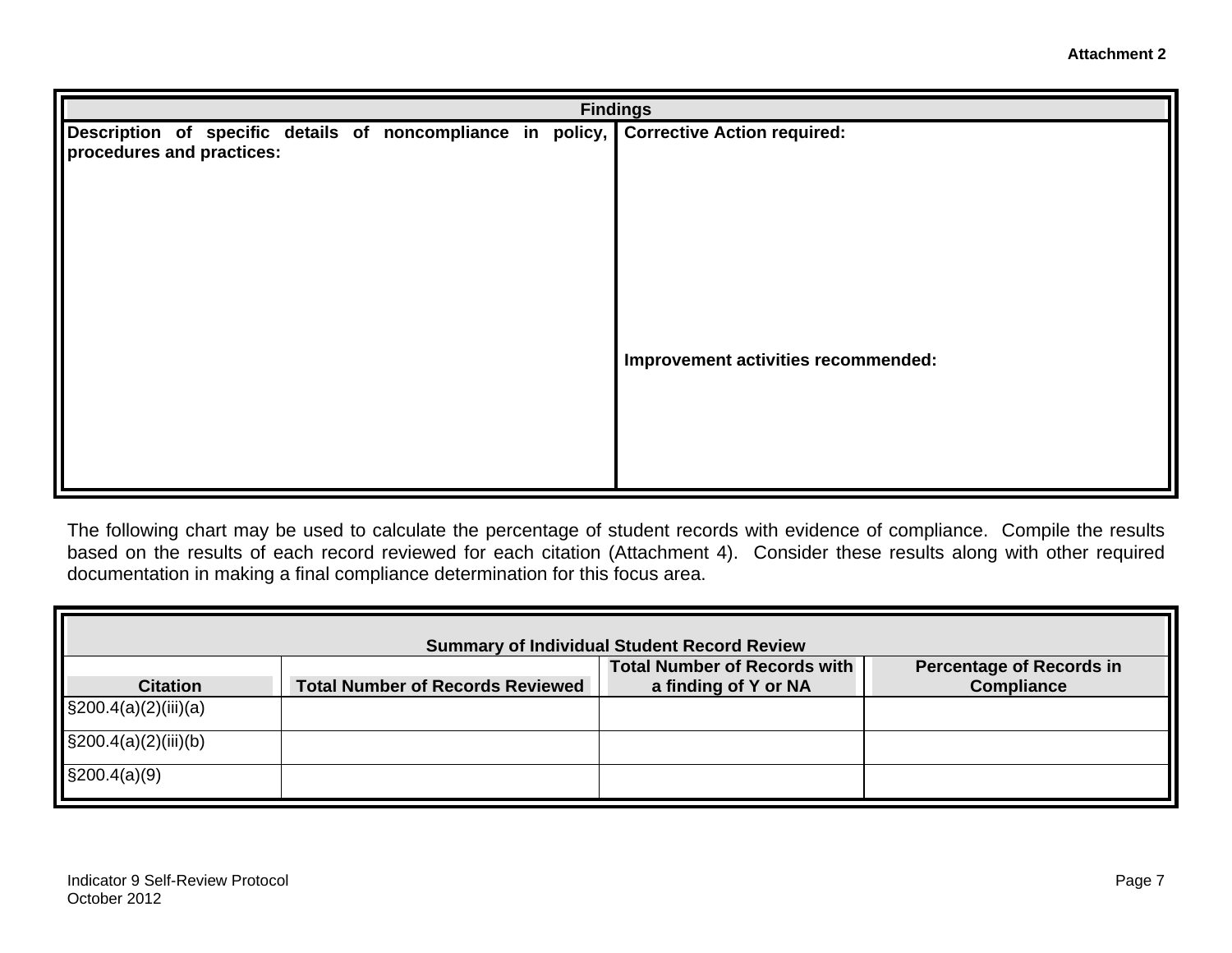#### **III. Individual Evaluations of Students with Disabilities**

The district's evaluation procedures and practices will be reviewed to determine if students of all racial and ethnic groups have received appropriate evaluations that include a variety of assessment tools and strategies to gather relevant functional, development and academic information about the student that may assist in determining whether the student is a student with a disability.

| <b>Citation</b>                   | <b>Issue</b>                                                                                                                                                                                                                                                                                                         |  |  |  |  |
|-----------------------------------|----------------------------------------------------------------------------------------------------------------------------------------------------------------------------------------------------------------------------------------------------------------------------------------------------------------------|--|--|--|--|
| $(8$ NYCRR)                       |                                                                                                                                                                                                                                                                                                                      |  |  |  |  |
| \$200.4(b)(6)(i)                  | Assessments and other evaluation materials used to assess a student:                                                                                                                                                                                                                                                 |  |  |  |  |
| $\sqrt{\frac{200.4(b)(6)(i)}{a}}$ | are provided and administered in the student's native language or other mode of communication and<br>in the form most likely to yield accurate information on what the student knows and can do<br>academically, developmentally and functionally, unless it is clearly not feasible to so provide or<br>administer; |  |  |  |  |
| $\sqrt{\frac{200.4(b)(6)(i)(c)}}$ | are administered by trained and knowledgeable personnel in accordance with the instruction<br>provided by those who developed such assessments; and                                                                                                                                                                  |  |  |  |  |
| $\frac{1}{2}$ 9200.4(b)(6)(i)(d)  | are selected and administered so as not to be discriminatory on a racial or cultural basis.                                                                                                                                                                                                                          |  |  |  |  |
| $\sqrt{\frac{200.4(b)}{6}}$ (vii) | The student is assessed in all areas related to the suspected disability, including, where appropriate,<br>health, vision, hearing, social and emotional status, general intelligence, academic performance,<br>vocational skills, communicative status and motor abilities.                                         |  |  |  |  |
| $\frac{1}{2}$ \$200.4(b)(6)(xvi)  | Materials and procedures used to assess a student with limited English proficiency are selected and<br>administered to ensure that they measure the extent to which the student has a disability and needs<br>special education, rather than measure the student's English language skills.                          |  |  |  |  |

#### **Please note: Individual Student Record Review (Attachment 4) must be completed to determine compliance/noncompliance for this focus area.**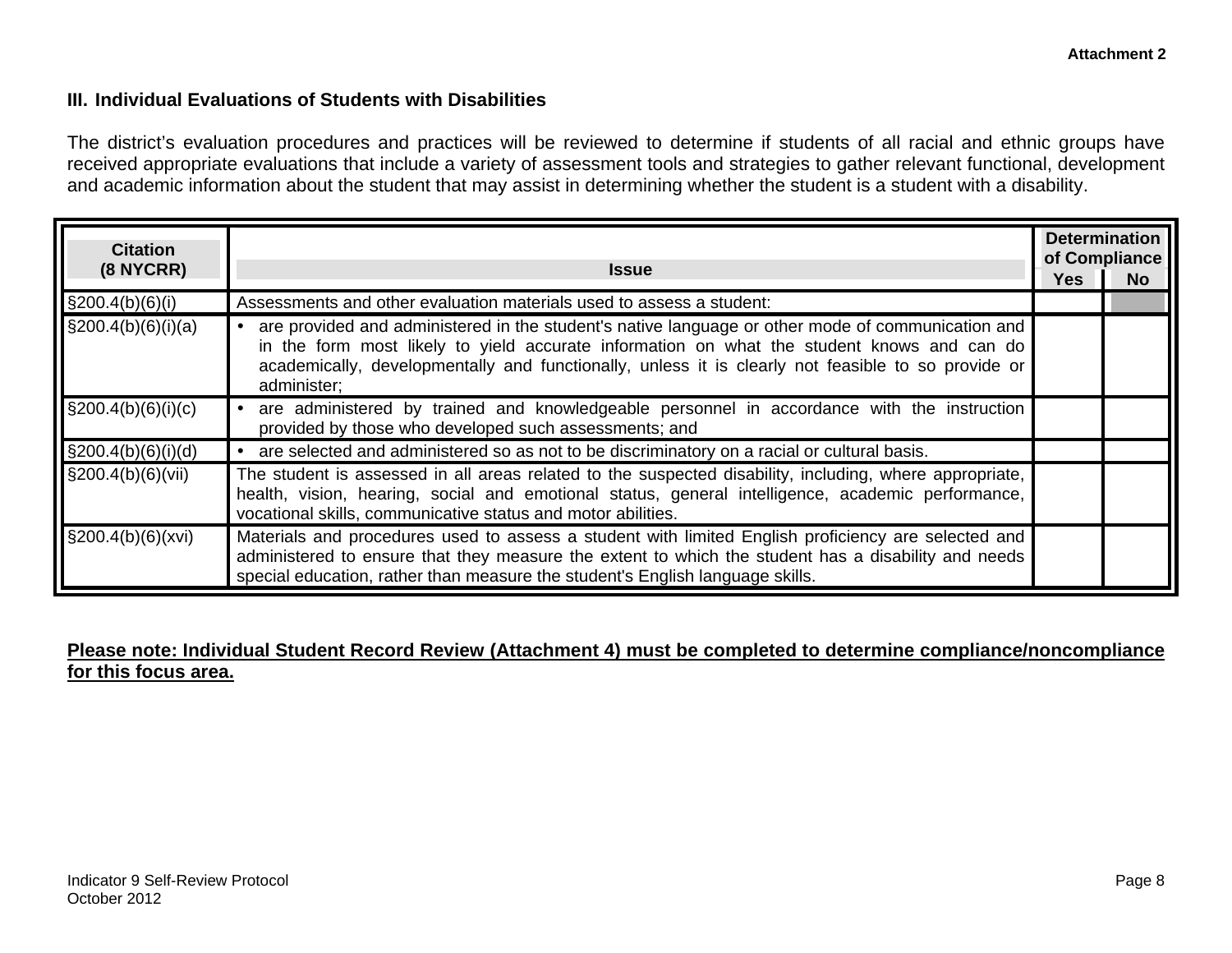| <b>Documentation</b>                                                                                                                                                       | <b>Evidence</b>                                                                                                                                                                                                                                                                                                                                                                                                                                                                                                                                                                                                                                                                                                                                                       |
|----------------------------------------------------------------------------------------------------------------------------------------------------------------------------|-----------------------------------------------------------------------------------------------------------------------------------------------------------------------------------------------------------------------------------------------------------------------------------------------------------------------------------------------------------------------------------------------------------------------------------------------------------------------------------------------------------------------------------------------------------------------------------------------------------------------------------------------------------------------------------------------------------------------------------------------------------------------|
| Look at:<br>Individual Student Record Review (Attachment 4)<br>$\circ$ Individual evaluation reports<br>Staff interviews to identify improvement activities (Attachment 6) | Look for evidence of:<br>Results of the evaluation provide information in all areas related to<br>the suspected disability.<br>Results of the evaluation provide the information necessary to<br>determine disability and need for special education.<br>Assessments and other evaluation materials are in the student's<br>native language or other mode of communication and in the form<br>most likely to provide information on what the student knows and<br>can do academically, developmentally and functionally.<br>• Assessments and other evaluation materials are administered for<br>purposes for which the assessments or measures are valid and<br>reliable.<br>Multiple measures are used to determine if a student is a student<br>with a disability. |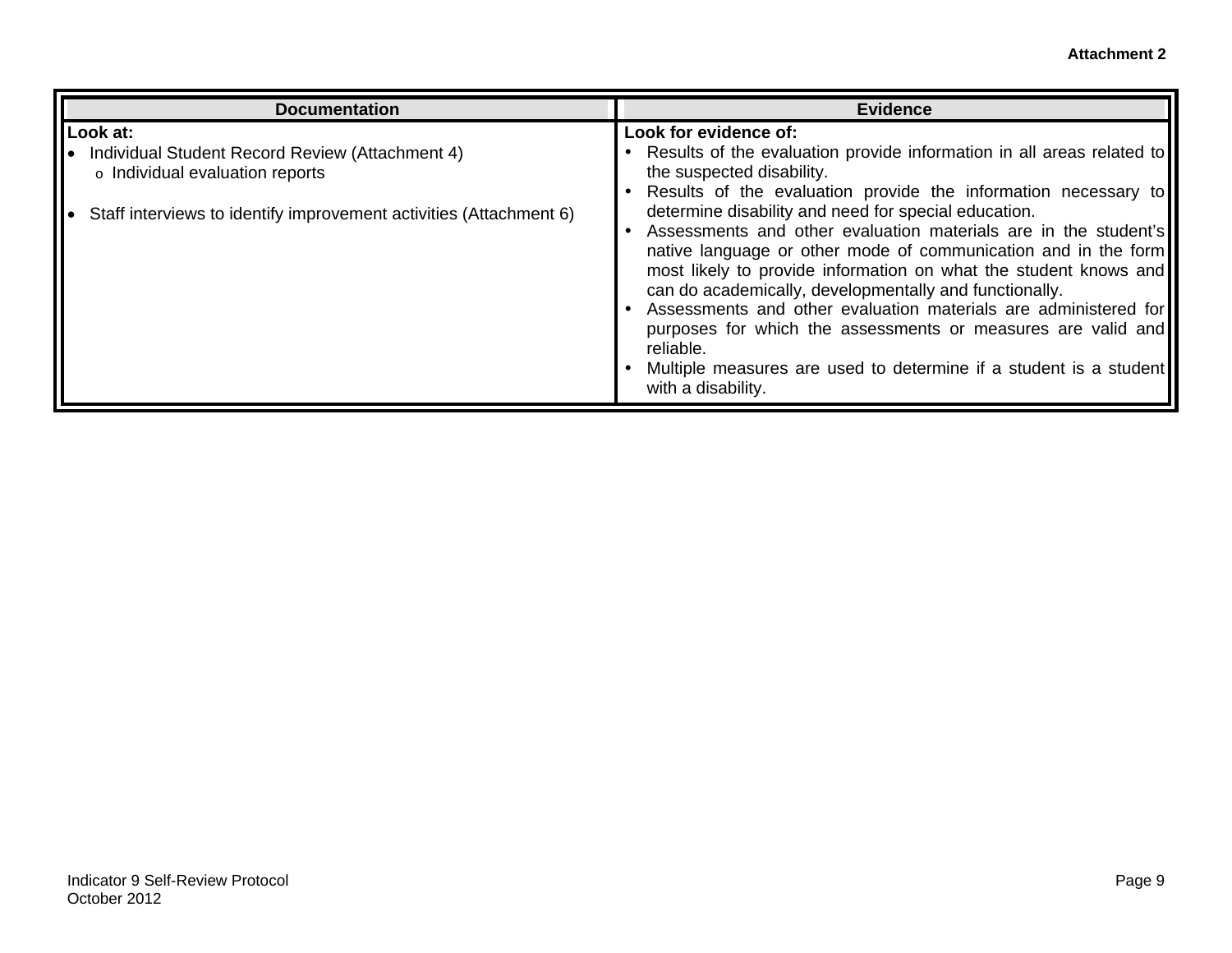|                           | <b>Findings</b> |  |  |  |  |  |  |                                                                                         |  |  |
|---------------------------|-----------------|--|--|--|--|--|--|-----------------------------------------------------------------------------------------|--|--|
|                           |                 |  |  |  |  |  |  | Description of specific details of noncompliance in policy, Corrective Action required: |  |  |
| procedures and practices: |                 |  |  |  |  |  |  |                                                                                         |  |  |
|                           |                 |  |  |  |  |  |  |                                                                                         |  |  |
|                           |                 |  |  |  |  |  |  |                                                                                         |  |  |
|                           |                 |  |  |  |  |  |  |                                                                                         |  |  |
|                           |                 |  |  |  |  |  |  | Improvement activities recommended:                                                     |  |  |
|                           |                 |  |  |  |  |  |  |                                                                                         |  |  |
|                           |                 |  |  |  |  |  |  |                                                                                         |  |  |
|                           |                 |  |  |  |  |  |  |                                                                                         |  |  |
|                           |                 |  |  |  |  |  |  |                                                                                         |  |  |
|                           |                 |  |  |  |  |  |  |                                                                                         |  |  |
|                           |                 |  |  |  |  |  |  |                                                                                         |  |  |
|                           |                 |  |  |  |  |  |  |                                                                                         |  |  |

The following chart may be used to calculate the percentage of student records with evidence of compliance. Compile the results based on the results of each record reviewed for each citation (Attachment 4). Consider these results along with other required documentation in making a final compliance determination for this focus area.

| <b>Summary of Individual Student Record Review</b> |                                |                                       |                                            |  |  |  |  |  |
|----------------------------------------------------|--------------------------------|---------------------------------------|--------------------------------------------|--|--|--|--|--|
|                                                    | <b>Total Number of Records</b> | <b>Total Number of Records with a</b> |                                            |  |  |  |  |  |
| <b>Citation</b>                                    | <b>Reviewed</b>                | finding of Y or NA                    | <b>Percentage of Records in Compliance</b> |  |  |  |  |  |
| $\text{\$}200.4(b)(6)(i)(a)$                       |                                |                                       |                                            |  |  |  |  |  |
| $\S200.4(b)(6)(i)(c)$                              |                                |                                       |                                            |  |  |  |  |  |
| $\S200.4(b)(6)(i)(d)$                              |                                |                                       |                                            |  |  |  |  |  |
| $\S200.4(b)(6)(vii)$                               |                                |                                       |                                            |  |  |  |  |  |
| $\S 200.4(b)(6)(xvi)$                              |                                |                                       |                                            |  |  |  |  |  |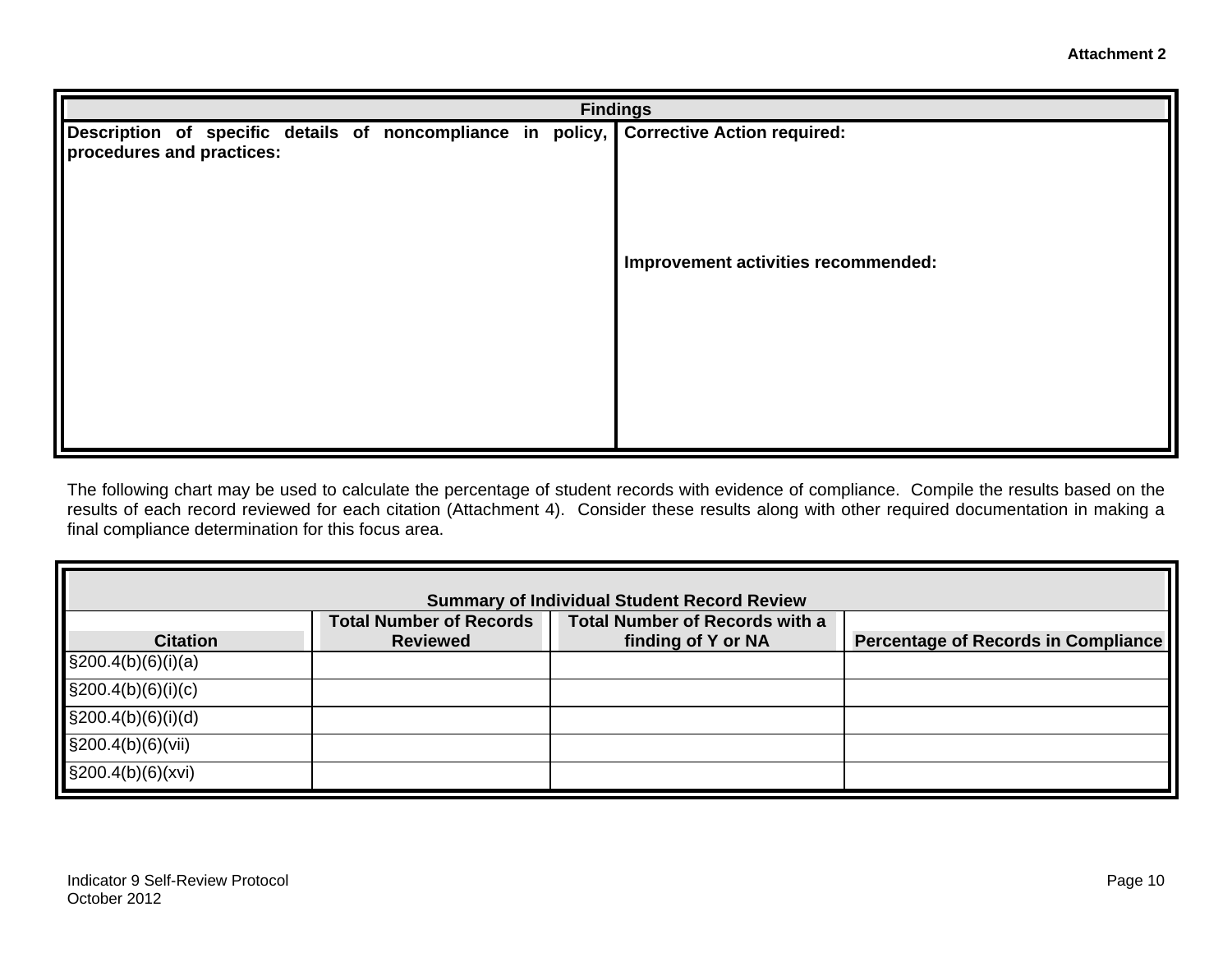#### **IV. Eligibility Determinations**

The district's CSE process to make eligibility determinations will be evaluated to determine to what extent the:

- CSE considers if appropriate instruction and resources to promote learning prior to referral are available to students of different racial and ethnic groups;
- CSE's recommendation is based on the student's evaluations.

| <b>Citation</b>                                                                                                                                                                                                                     |                                                                                                                                                                                                                                                                                                                                                                                                                                                                                                                                                                                                                                                 |                                                                                                                                                                                                                                                                                                                                                                                                                                                                                                 |            |                            |  |  |  |
|-------------------------------------------------------------------------------------------------------------------------------------------------------------------------------------------------------------------------------------|-------------------------------------------------------------------------------------------------------------------------------------------------------------------------------------------------------------------------------------------------------------------------------------------------------------------------------------------------------------------------------------------------------------------------------------------------------------------------------------------------------------------------------------------------------------------------------------------------------------------------------------------------|-------------------------------------------------------------------------------------------------------------------------------------------------------------------------------------------------------------------------------------------------------------------------------------------------------------------------------------------------------------------------------------------------------------------------------------------------------------------------------------------------|------------|----------------------------|--|--|--|
| (8 NYCRR)                                                                                                                                                                                                                           |                                                                                                                                                                                                                                                                                                                                                                                                                                                                                                                                                                                                                                                 | <b>Issue</b>                                                                                                                                                                                                                                                                                                                                                                                                                                                                                    | <b>Yes</b> | of Compliance<br><b>No</b> |  |  |  |
| $\S200.4(c)(1)$                                                                                                                                                                                                                     | In interpreting evaluation data for the purpose of determining if a student is a student with a<br>disability, as defined in section 200.1(zz) (See Attachment 2A), and determining the educational<br>needs of the student, the CSE and other qualified individuals draw upon information from a variety<br>of sources, including aptitude and achievement tests, parent input, and teacher recommendations,<br>as well as information about the student's physical condition, social or cultural background, and<br>adaptive behavior; and ensure that information obtained from all these sources is documented and<br>carefully considered. |                                                                                                                                                                                                                                                                                                                                                                                                                                                                                                 |            |                            |  |  |  |
| $\S200.4(c)(2)$                                                                                                                                                                                                                     | A student is not determined eligible for special education if the determinant factor is:                                                                                                                                                                                                                                                                                                                                                                                                                                                                                                                                                        |                                                                                                                                                                                                                                                                                                                                                                                                                                                                                                 |            |                            |  |  |  |
| $\$200.4(c)(2)(i)$                                                                                                                                                                                                                  | lack of appropriate instruction in reading, including explicit and systematic instruction in phonemic<br>awareness, phonics, vocabulary development, reading fluency (including oral reading skills) and<br>reading comprehension strategies;                                                                                                                                                                                                                                                                                                                                                                                                   |                                                                                                                                                                                                                                                                                                                                                                                                                                                                                                 |            |                            |  |  |  |
| $\S200.4(c)(2)(ii)$                                                                                                                                                                                                                 | lack of appropriate instruction in math; or                                                                                                                                                                                                                                                                                                                                                                                                                                                                                                                                                                                                     |                                                                                                                                                                                                                                                                                                                                                                                                                                                                                                 |            |                            |  |  |  |
| $\S200.4(c)(2)(iii)$                                                                                                                                                                                                                | limited English proficiency.                                                                                                                                                                                                                                                                                                                                                                                                                                                                                                                                                                                                                    |                                                                                                                                                                                                                                                                                                                                                                                                                                                                                                 |            |                            |  |  |  |
| \$200.4(d)                                                                                                                                                                                                                          | services and academic intervention services, has been considered.                                                                                                                                                                                                                                                                                                                                                                                                                                                                                                                                                                               | Prior to the development of the recommendation, the Committee ensures that the appropriateness of<br>reading and math instruction and other resources of the general education program, including support                                                                                                                                                                                                                                                                                       |            |                            |  |  |  |
|                                                                                                                                                                                                                                     | <b>Documentation</b>                                                                                                                                                                                                                                                                                                                                                                                                                                                                                                                                                                                                                            | <b>Evidence</b>                                                                                                                                                                                                                                                                                                                                                                                                                                                                                 |            |                            |  |  |  |
| Look at:<br>Individual student record reviews (Attachment 4)<br>Individual evaluations<br>$\Omega$<br>$\  .$<br><b>IEPs</b><br>$\Omega$<br>Debriefing of CSE members (Attachment 5 - Focused Rubric to<br>Evaluate the CSE Process) |                                                                                                                                                                                                                                                                                                                                                                                                                                                                                                                                                                                                                                                 | Look for evidence of:<br>The CSE discusses what attempts have been made to provide<br>remedial instruction or other general education support alternatives<br>to special education.<br>Eligibility decisions are based on evaluation data demonstrating that<br>students require special education as defined in regulation and not<br>due to lack of appropriate general education instruction or supports.<br>The CSE considers student evaluations in developing the IEP<br>recommendations. |            |                            |  |  |  |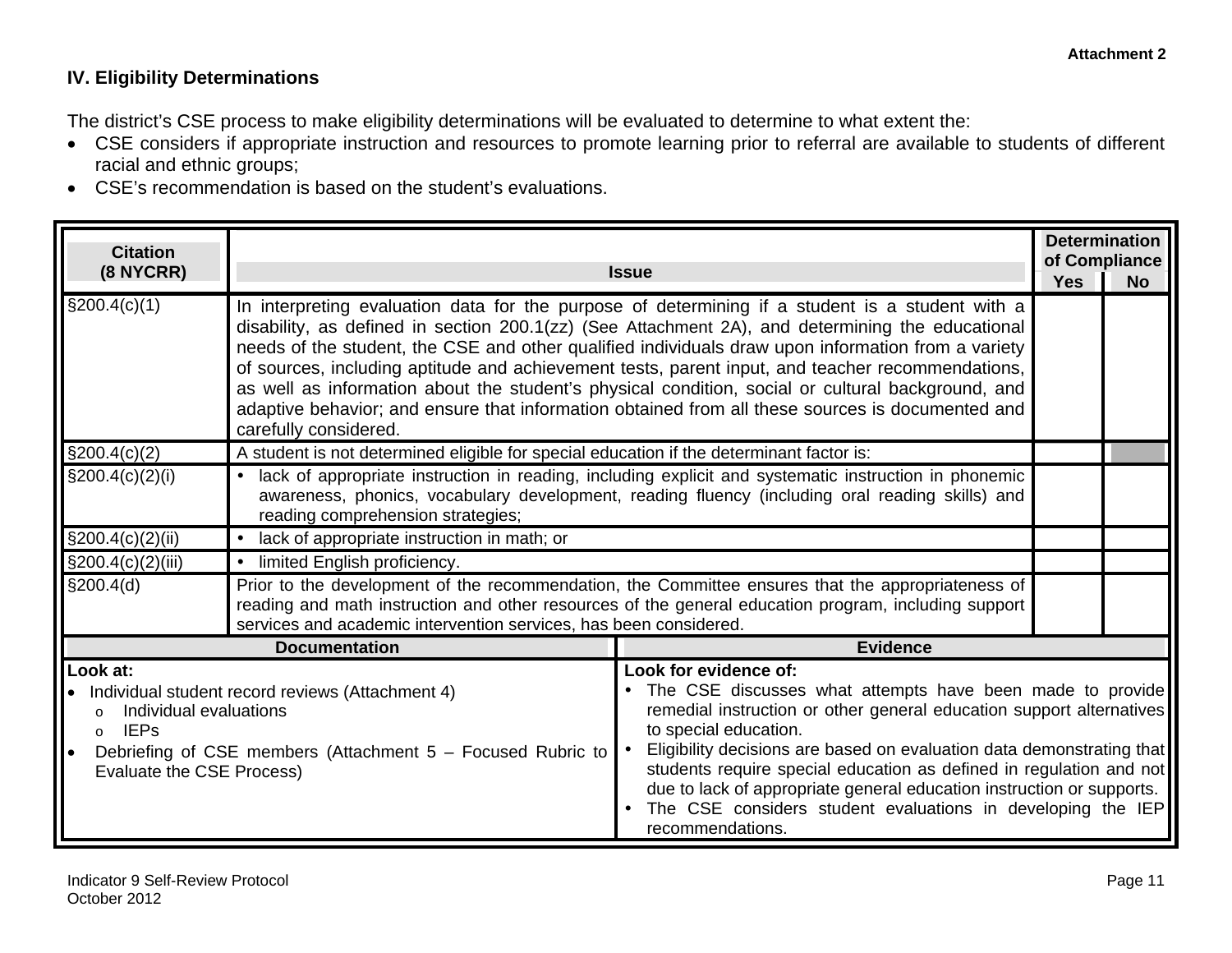**Please note: Individual Student Record Review (Attachment 4) and Focused Rubric to Evaluate the CSE Process (Attachment 5) must be completed to determine compliance/noncompliance for this focus area.** 

| <b>Findings</b>           |  |  |  |  |                                                                                         |  |  |  |
|---------------------------|--|--|--|--|-----------------------------------------------------------------------------------------|--|--|--|
| procedures and practices: |  |  |  |  | Description of specific details of noncompliance in policy, Corrective Action required: |  |  |  |
|                           |  |  |  |  | Improvement activities recommended:                                                     |  |  |  |

The following chart may be used to calculate the percentage of student records with evidence of compliance. Compile the results based on the results of each record reviewed for each citation (Attachment 4). Consider these results along with other required documentation in making a final compliance determination for this focus area.

| <b>Summary of Individual Student Record Review</b>                                                                                                                                          |  |  |  |  |  |  |  |  |
|---------------------------------------------------------------------------------------------------------------------------------------------------------------------------------------------|--|--|--|--|--|--|--|--|
| <b>Total Number of Records with a</b><br><b>Total Number of Records</b><br><b>Percentage of Records in</b><br><b>Compliance</b><br><b>Citation</b><br>finding of Y or NA<br><b>Reviewed</b> |  |  |  |  |  |  |  |  |
| $\frac{200.4(c)}{1}$                                                                                                                                                                        |  |  |  |  |  |  |  |  |
| $\text{\$}200.4(c)(2)(i)$                                                                                                                                                                   |  |  |  |  |  |  |  |  |
| $\S200.4(c)(2)(ii)$                                                                                                                                                                         |  |  |  |  |  |  |  |  |
| $\S200.4(c)(2)(iii)$                                                                                                                                                                        |  |  |  |  |  |  |  |  |
| \$200.4(d)                                                                                                                                                                                  |  |  |  |  |  |  |  |  |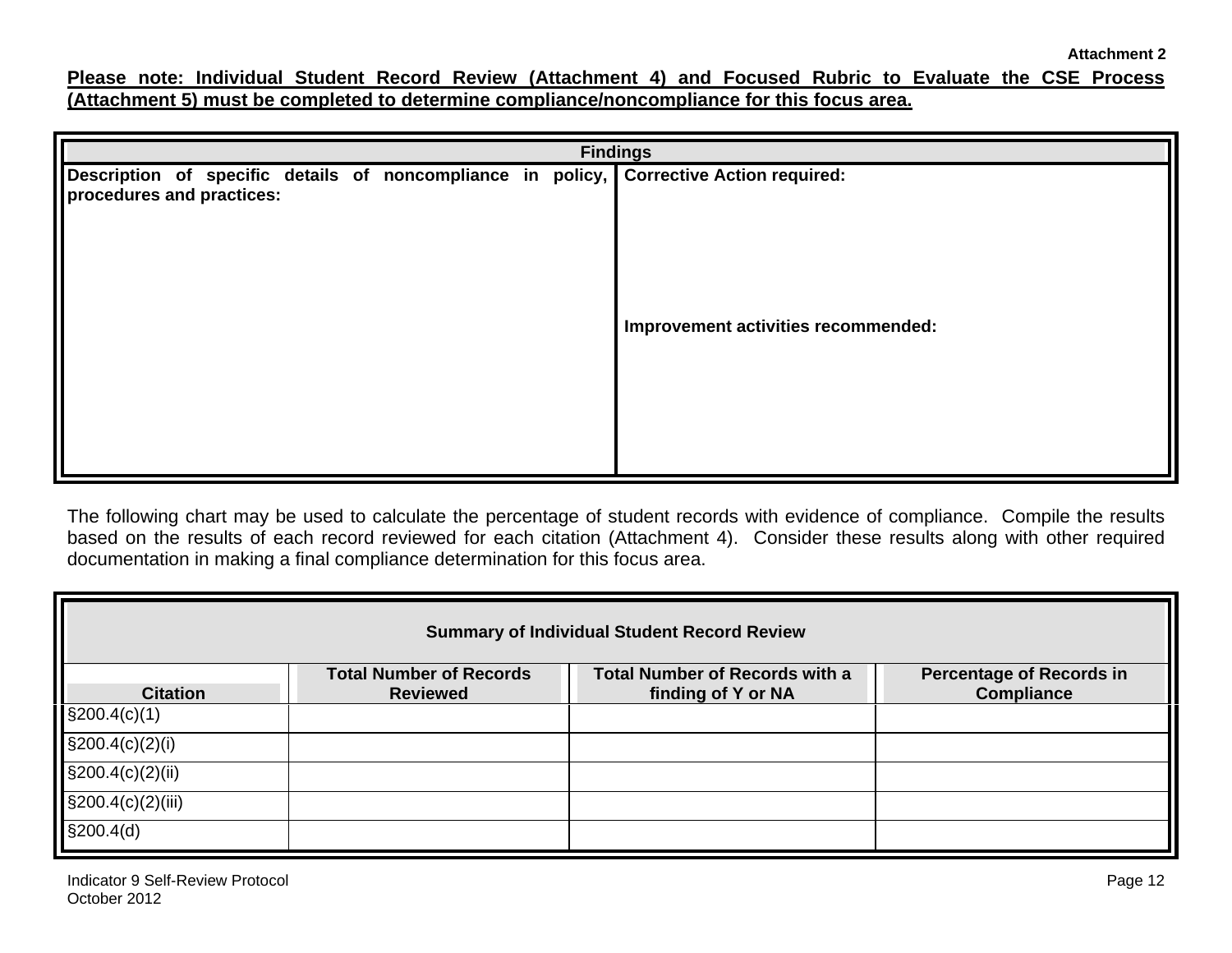# **Regulations of the Commissioner of Education Section 200.1(zz) – Definitions of Disability Classifications**

- (zz) *Student with a disability* means a student with a disability as defined in section 4401(1) of the Education Law, who has not attained the age of 21 prior to September 1st and who is entitled to attend public schools pursuant to section 3202 of the Education Law and who, because of mental, physical or emotional reasons, has been identified as having a disability and who requires special services and programs approved by the department. The terms used in this definition are defined as follows:
	- (1) *Autism* means a developmental disability significantly affecting verbal and nonverbal communication and social interaction, generally evident before age 3, that adversely affects a student's educational performance. Other characteristics often associated with autism are engagement in repetitive activities and stereotyped movements, resistance to environmental change or change in daily routines, and unusual responses to sensory experiences. The term does not apply if a student's educational performance is adversely affected primarily because the student has an emotional disturbance as defined in paragraph (4) of this subdivision. A student who manifests the characteristics of autism after age 3 could be diagnosed as having autism if the criteria in this paragraph are otherwise satisfied.
	- (2) *Deafness* means a hearing impairment that is so severe that the student is impaired in processing linguistic information through hearing, with or without amplification, that adversely affects a student's educational performance.
	- (3) *Deaf-blindness* means concomitant hearing and visual impairments, the combination of which causes such severe communication and other developmental and educational needs that they cannot be accommodated in special education programs solely for students with deafness or students with blindness.
	- (4) *Emotional disturbance* means a condition exhibiting one or more of the following characteristics over a long period of time and to a marked degree that adversely affects a student's educational performance:
		- (i) an inability to learn that cannot be explained by intellectual, sensory, or health factors.
		- (ii) an inability to build or maintain satisfactory interpersonal relationships with peers and teachers;
		- (iii) inappropriate types of behavior or feelings under normal circumstances;
		- (iv) a generally pervasive mood of unhappiness or depression; or
		- $(v)$  a tendency to develop physical symptoms or fears associated with personal or school problems.

The term includes schizophrenia. The term does not apply to students who are socially maladjusted**,** unless it is determined that they have an emotional disturbance.

(5) *Hearing impairment* means an impairment in hearing, whether permanent or fluctuating**,**  that adversely affects the child's educational performance but that is not included under the definition of *deafness* in this section.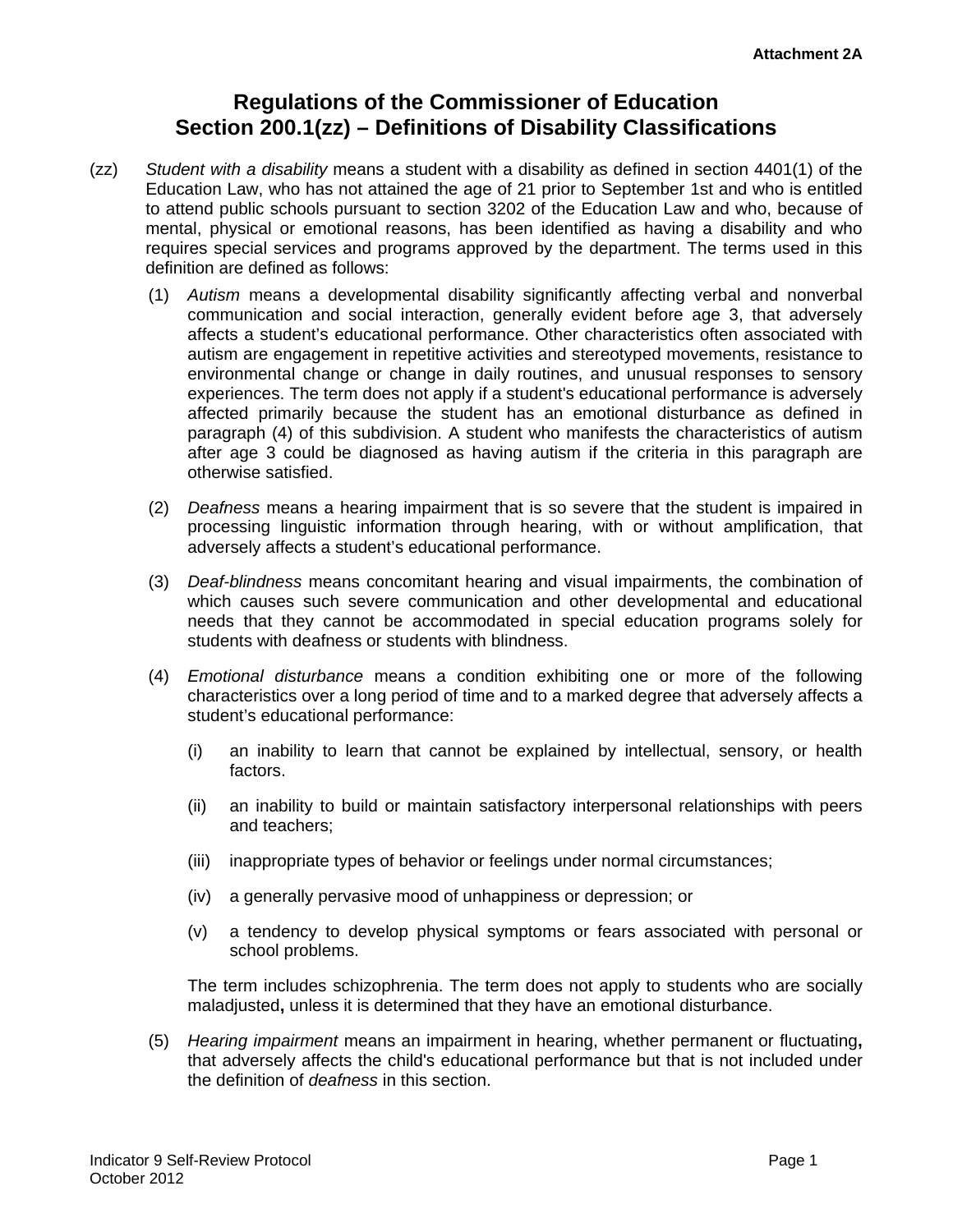- (6) *Learning disability* means a disorder in one or more of the basic psychological processes involved in understanding or in using language, spoken or written, which manifests itself in an imperfect ability to listen, think, speak, read, write, spell, or to do mathematical calculations, as determined in accordance with section 200.4(j) of this Part. The term includes such conditions as perceptual disabilities, brain injury, minimal brain dysfunction, dyslexia and developmental aphasia. The term does not include learning problems that are primarily the result of visual, hearing or motor disabilities, of an intellectual disability, of emotional disturbance, or of environmental, cultural or economic disadvantage.
- (7) *Intellectual disability* means significantly subaverage general intellectual functioning, existing concurrently with deficits in adaptive behavior and manifested during the developmental period, that adversely affects a student's educational performance**.**
- blindness. (8) *Multiple disabilities* means concomitant impairments (such as intellectual disabilityblindness, intellectual disability-orthopedic impairment, etc.), the combination of which cause such severe educational needs that they cannot be accommodated in a special education program solely for one of the impairments. The term does not include deaf-
- (9) *Orthopedic impairment* means a severe orthopedic impairment that adversely affects a student's educational performance. The term includes impairments caused by congenital anomaly (*e.g.*, clubfoot, absence of some member, etc.), impairments caused by disease (*e.g.*, poliomyelitis, bone tuberculosis, etc.), and impairments from other causes (*e.g.*, cerebral palsy, amputation, and fractures or burns which cause contractures).
- (10) *Other health-impairment* means having limited strength, vitality or alertness**,** including a heightened alertness to environmental stimuli, that results in limited alertness with respect to the educational environment, that is due to chronic or acute health problems, including but not limited to a heart condition, tuberculosis, rheumatic fever, nephritis, asthma, sickle cell anemia, hemophilia, epilepsy, lead poisoning, leukemia, diabetes, attention deficit disorder or attention deficit hyperactivity disorder or Tourette syndrome, which adversely affects a student's educational performance.
- (11) *Speech or language impairment* means a communication disorder, such as stuttering, impaired articulation, a language impairment or a voice impairment, that adversely affects a student's educational performance.
- (12) *Traumatic brain injury* means an acquired injury to the brain caused by an external physical force or by certain medical conditions such as stroke, encephalitis, aneurysm, anoxia or brain tumors with resulting impairments that adversely affect educational performance. The term includes open or closed head injuries or brain injuries from certain medical conditions resulting in mild, moderate or severe impairments in one or more areas, including cognition, language, memory, attention, reasoning, abstract thinking, judgment, problem solving, sensory, perceptual and motor abilities, psychosocial behavior, physical functions, information processing, and speech. The term does not include injuries that are congenital or caused by birth trauma.
- (13) *Visual impairment including blindness* means an impairment in vision that, even with correction, adversely affects a student's educational performance. The term includes both partial sight and blindness.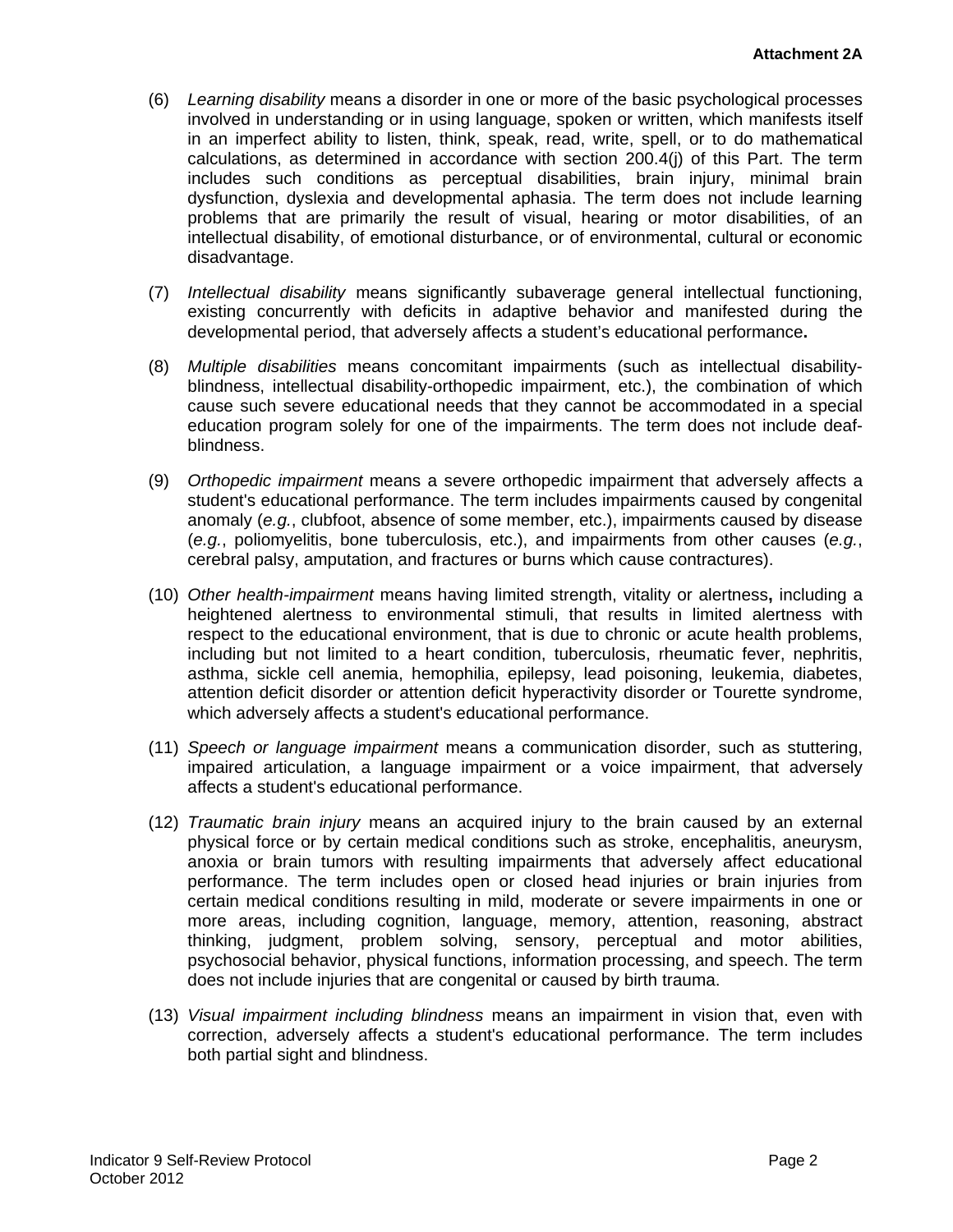#### **Attachment 3**

# **Data Analysis of Students Referred to the Committee on Special Education (CSE) (Pre-referral Interventions)**

| <b>District:</b>               | <b>School Year:</b>    |
|--------------------------------|------------------------|
|                                |                        |
| <b>Person Completing Form:</b> | <b>Date Completed:</b> |

**Purpose:** Pre-referral interventions, when implemented in a consistent manner school-wide, have shown to reduce the number of students who may need special education and related services in order to progress within the general education curriculum. This chart is intended to assist the district in determining if students across all racial and ethnic groups exhibiting academic or behavioral needs have equal access to pre-referral interventions or if the district's practices may be contributing to over-identification of students by race and ethnicity.

The information gathered and analyzed will assist the district team to determine compliance of the items identified in the focus area I. School-wide Approaches and Pre-referral Intervention.

#### **Directions:**

- 1. Review student record information to complete the form.
- 2. Analyze results to identify if pre-referral interventions are provided equitably by type, degree and frequency across all racial/ethnic groups, document the findings below and transfer the compliance findings to Attachment 2.

| <b>Summary of Findings</b>  |                                                                                                                                                                                                                                                                                                                                      |  |  |  |  |  |
|-----------------------------|--------------------------------------------------------------------------------------------------------------------------------------------------------------------------------------------------------------------------------------------------------------------------------------------------------------------------------------|--|--|--|--|--|
| <b>Citation</b><br>(8NYCRR) | <b>Issue</b>                                                                                                                                                                                                                                                                                                                         |  |  |  |  |  |
| $\S200.2(b)(7)$             | Each Board of Education adopts written policy that establishes administrative practices and procedures<br>for implementing school-wide approaches, which may include a response to intervention process, and<br>pre-referral interventions in order to remediate a student's performance prior to referral for special<br>education. |  |  |  |  |  |
|                             | <b>Finding</b><br><b>What to Look For</b>                                                                                                                                                                                                                                                                                            |  |  |  |  |  |
|                             | Patterns of data show pre-referral interventions are provided equitably by type, degree and frequency across all<br>'Yes<br>racial/ethnic groups.<br>$\overline{4}$ No                                                                                                                                                               |  |  |  |  |  |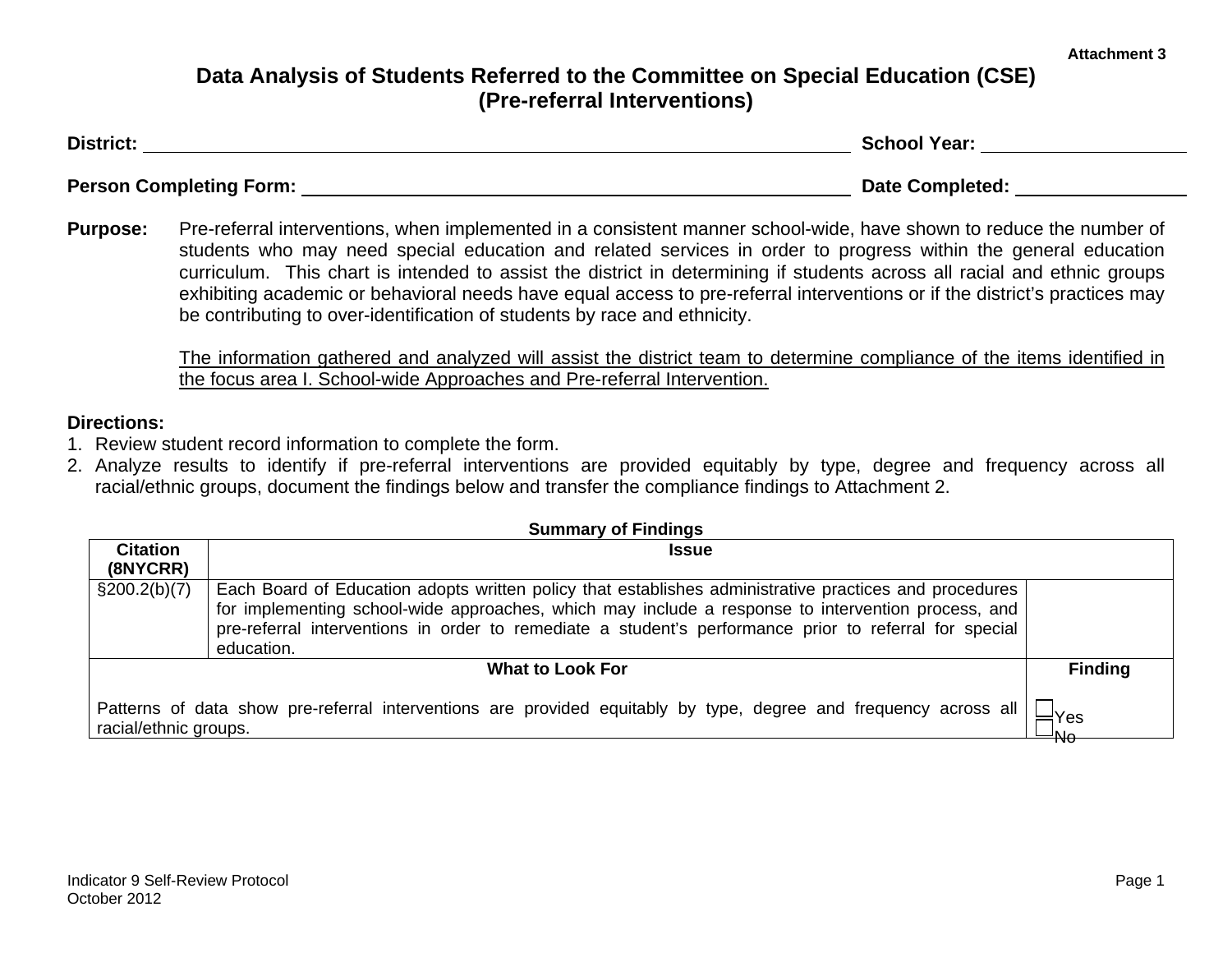#### **Attachment 3**

| <b>Student</b> | <b>Building</b> | Grade | Racial/Ethnic Group | Name and Title of<br><b>Person Making</b><br>Referral | Type(s) and Name(s)<br>of Pre-referral<br><b>Interventions (AIS,</b><br><b>Counseling, Tutoring,</b><br><b>Behavioral</b><br>Management,<br>Instructional<br><b>Modification, Other)</b><br>or Rationale for Direct<br><b>Referral to CSE</b> | Duration (Number of Weeks) | Frequency (Number of times<br>per week) | Academic, Both,<br>Reason for CSE Referral<br>(Behavior, Academic, Botl<br>Other) | Found Eligible by CSE (Y/N) |
|----------------|-----------------|-------|---------------------|-------------------------------------------------------|-----------------------------------------------------------------------------------------------------------------------------------------------------------------------------------------------------------------------------------------------|----------------------------|-----------------------------------------|-----------------------------------------------------------------------------------|-----------------------------|
|                |                 |       |                     |                                                       |                                                                                                                                                                                                                                               |                            |                                         |                                                                                   |                             |
|                |                 |       |                     |                                                       |                                                                                                                                                                                                                                               |                            |                                         |                                                                                   |                             |
|                |                 |       |                     |                                                       |                                                                                                                                                                                                                                               |                            |                                         |                                                                                   |                             |
|                |                 |       |                     |                                                       |                                                                                                                                                                                                                                               |                            |                                         |                                                                                   |                             |
|                |                 |       |                     |                                                       |                                                                                                                                                                                                                                               |                            |                                         |                                                                                   |                             |
|                |                 |       |                     |                                                       |                                                                                                                                                                                                                                               |                            |                                         |                                                                                   |                             |
|                |                 |       |                     |                                                       |                                                                                                                                                                                                                                               |                            |                                         |                                                                                   |                             |

Developed by the Office for Civil Rights, modified with permission. Revised sections include: modified title and terminology and deletion of data on preschool and free or reduced price lunch.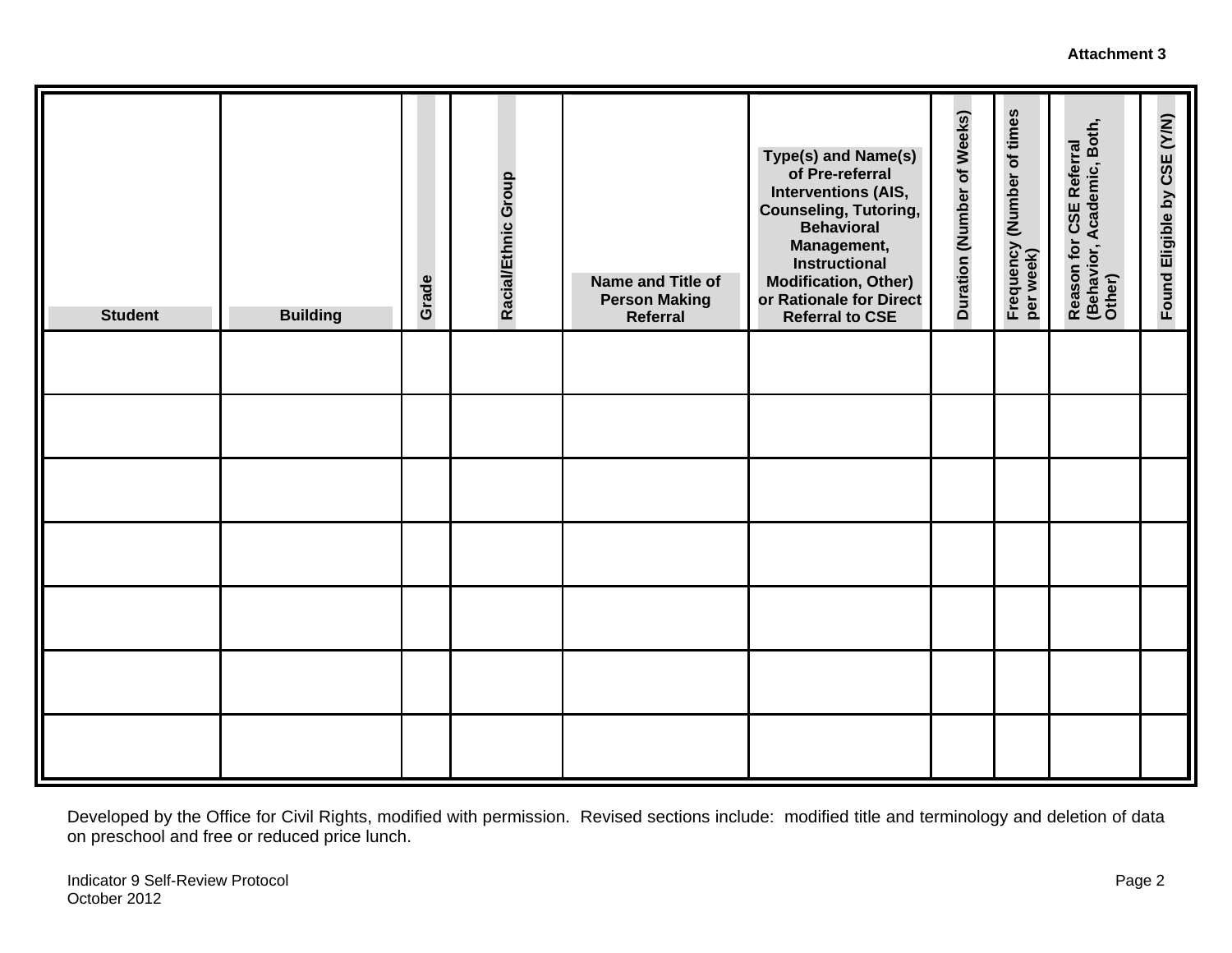# **Individual Student Record Review Form**

#### **Directions:**

**This form is designed to assist the team in compiling documentation of compliance findings based on reviews of individual student records. It must be kept on file by the school district and is not submitted to the State Education Department (SED) unless requested.** 

#### **A separate form must be used for each student record reviewed.**

Each compliance issue must have a notation for each student record reviewed.

- Put "Y" (yes) in the column if the student's record review shows evidence that the requirement has been met for this student.
- Put "N" (no) in the column if the student's record review lacks evidence that this requirement has been met.
- Put "NA" (not applicable) in the column if the item is not applicable to this student. An item should be noted as NA if it clearly does not pertain to the individual student.

#### *For example:*

Documentation for the individual evaluation procedure that "materials and procedures used to assess a student with limited English proficiency are selected and administered to ensure they measure the extent to which the student has a disability and needs special education, rather than measure the student's English language skills" (§200.4(b)(6)(xvi)) would be "NA" if the student does not fit into the category of limited English proficient.

• In the "Source of Data/Comments" column, indicate the specific record information used to make a determination. Provide comments such as "the evaluation should have been in the native language, other than English, but was not."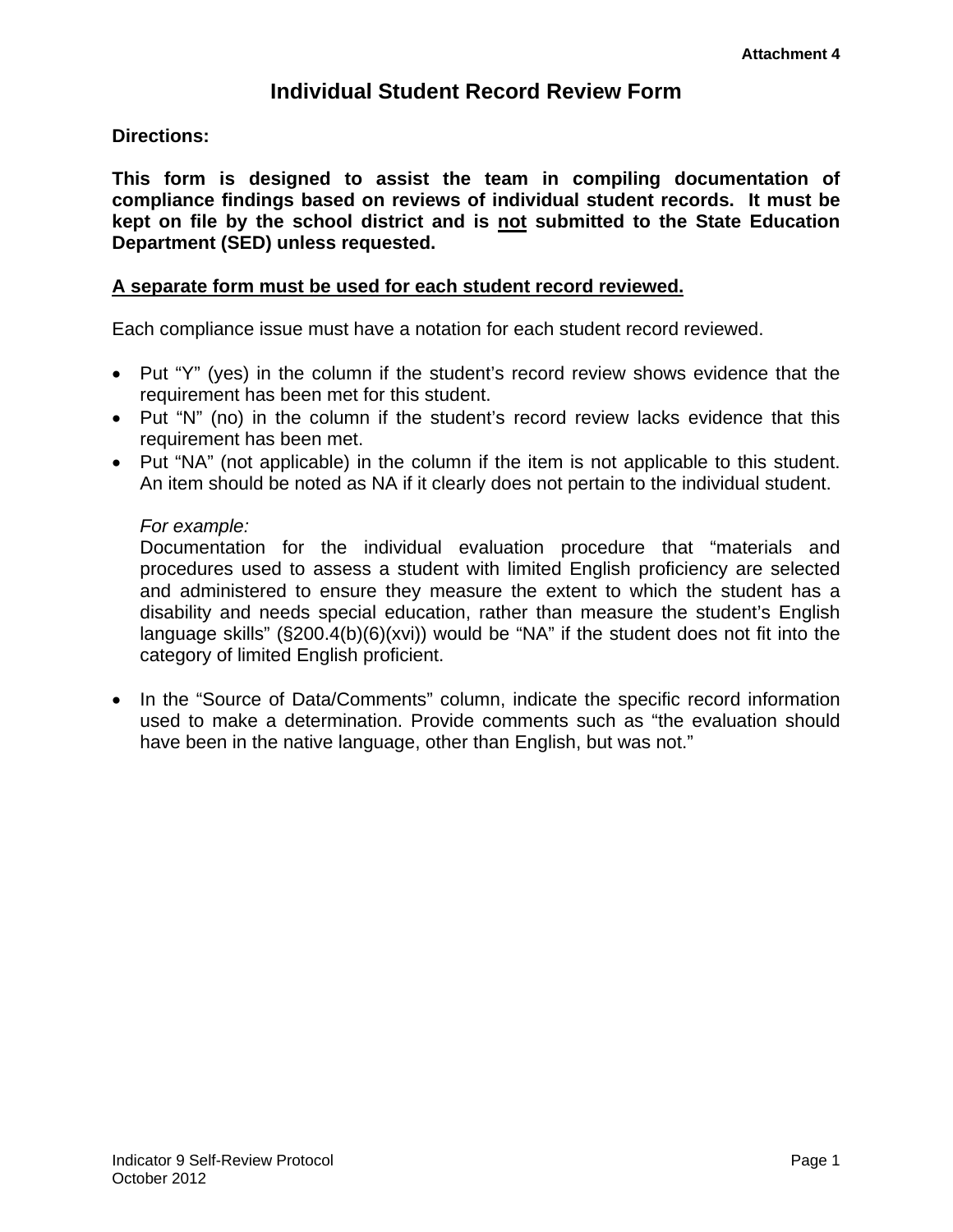| School District:        | Building:              |
|-------------------------|------------------------|
| Person Completing Form: | Date of Record Review: |
| <b>Student Name/ID:</b> | DOB:                   |
| School:                 | Race/Ethnicity:        |
| Grade/Program:          | Disability:            |

#### **Referral of Students to the Committee on Special Education (CSE)**

| <b>Citation</b><br>(8 NYCRR) |                                                                                                                                                                                                                                                                                                        | Y/<br>N/<br><b>NA</b> | Source of<br><b>Data/Comments</b> |
|------------------------------|--------------------------------------------------------------------------------------------------------------------------------------------------------------------------------------------------------------------------------------------------------------------------------------------------------|-----------------------|-----------------------------------|
| $\S200.4(a)(2)(iii)$         | A written request for a referral submitted by persons<br>other than the student or a judicial officer:                                                                                                                                                                                                 |                       |                                   |
| \$200.4(a)(2)(iii)(a)        | states the reasons for the referral and includes any<br>test results, records or reports upon which the<br>referral is based that may be in the possession of the<br>person submitting the referral.                                                                                                   |                       |                                   |
| $\S200.4(a)(2)(iii)(b)$      | describes in writing intervention services, programs<br>or instructional methodologies used to remediate the<br>student's performance prior to referral, including any<br>supplementary aids or support services provided for<br>this purpose, or state the reasons why no such<br>attempts were made. |                       |                                   |
| \$200.4(a)(9)                | The building administrator, upon receipt of a referral,<br>may request a meeting with the parent and the student,<br>if appropriate, to determine whether the student would<br>benefit from additional general education support<br>services as an alternative to special education.                   |                       |                                   |

#### **Individual Evaluation**

| <b>Citation</b><br>$(8$ NYCRR) |                                                                                                                                                                                                                                                                                                                            | Y/<br>N/<br><b>NA</b> | Source of<br><b>Data/Comments</b> |
|--------------------------------|----------------------------------------------------------------------------------------------------------------------------------------------------------------------------------------------------------------------------------------------------------------------------------------------------------------------------|-----------------------|-----------------------------------|
| $\S200.4(b)(6)(i)$             | Assessments and other evaluation materials used to<br>assess a student under this section:                                                                                                                                                                                                                                 |                       |                                   |
| $\S200.4(b)(6)(i)(a)$          | are provided and administered in the student's native<br>language or other mode of communication and in the<br>form most likely to yield accurate information on what<br>the student knows and can do academically,<br>developmentally and functionally, unless it is clearly<br>not feasible to so provide or administer; |                       |                                   |
| $\S200.4(b)(6)(i)(c)$          | are administered by trained and knowledgeable<br>personnel in accordance with the instruction provided<br>by those who developed such assessments; and                                                                                                                                                                     |                       |                                   |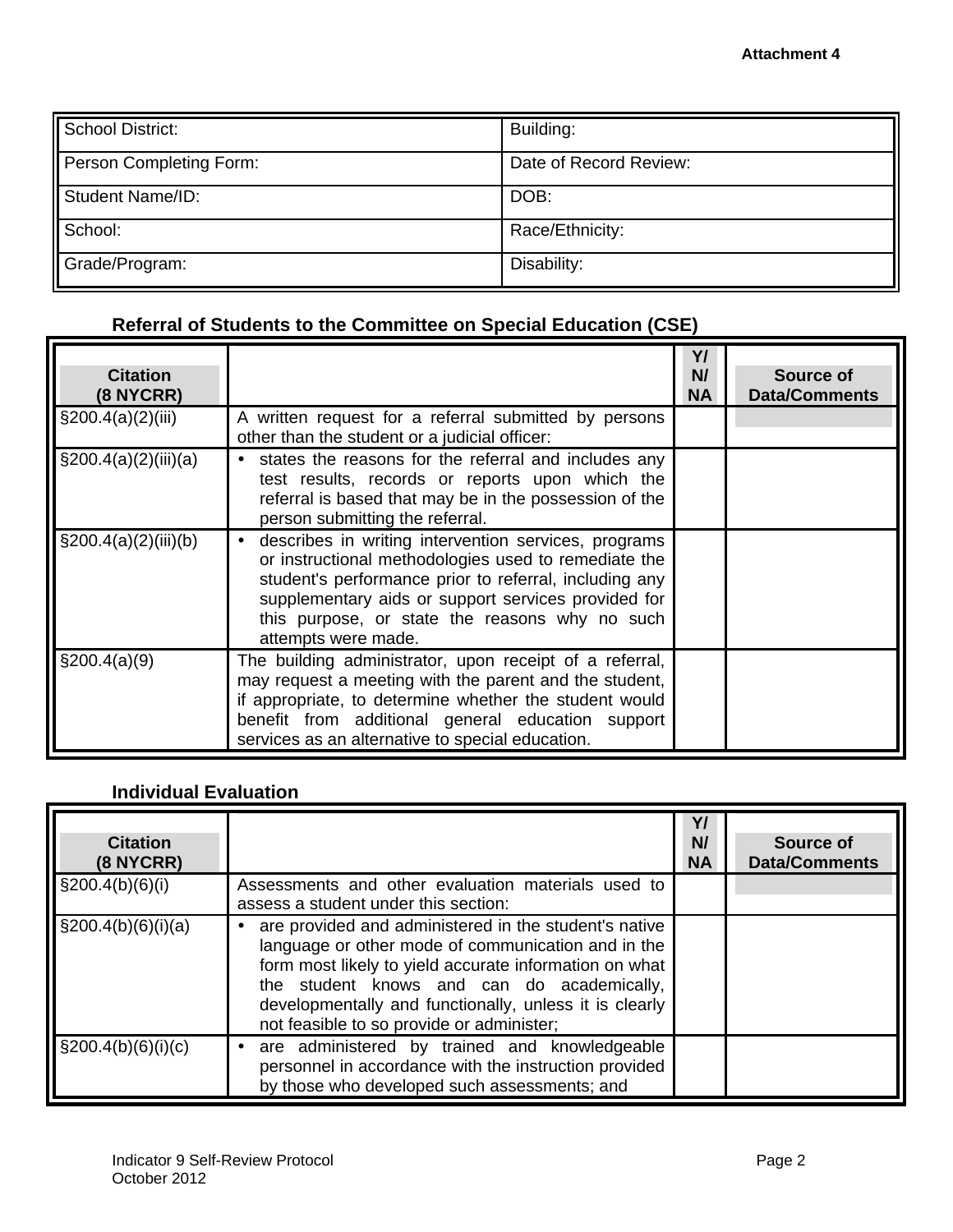| <b>Citation</b><br>(8 NYCRR) |                                                                                                                                                                                                                                                                                                            | Y<br>N/<br><b>NA</b> | Source of<br><b>Data/Comments</b> |
|------------------------------|------------------------------------------------------------------------------------------------------------------------------------------------------------------------------------------------------------------------------------------------------------------------------------------------------------|----------------------|-----------------------------------|
| $\S200.4(b)(6)(i)(d)$        | are selected and administered so as not to be<br>discriminatory on a racial or cultural basis.                                                                                                                                                                                                             |                      |                                   |
| $\S 200.4(b)(6)(vii)$        | The student is assessed in all areas related to the<br>suspected disability, including, where appropriate,<br>health, vision, hearing, social and emotional status,<br>general intelligence, academic performance, vocational<br>skills, communicative status and motor abilities.                         |                      |                                   |
| $\S200.4(b)(6)(xvi)$         | Materials and procedures used to assess a student with<br>English proficiency are selected<br>limited<br>and<br>administered to ensure that they measure the extent to<br>which the student has a disability and needs special<br>education, rather than measure the student's English<br>language skills. |                      |                                   |

### **Eligibility Determinations**

| <b>Citation</b><br>(8 NYCRR) |                                                                                                                                                                                                                                                                                                                                                                                                                                                                                                                                                                                                                                                                                   | Y/<br>N/<br><b>NA</b> | Source of<br><b>Data/Comments</b> |
|------------------------------|-----------------------------------------------------------------------------------------------------------------------------------------------------------------------------------------------------------------------------------------------------------------------------------------------------------------------------------------------------------------------------------------------------------------------------------------------------------------------------------------------------------------------------------------------------------------------------------------------------------------------------------------------------------------------------------|-----------------------|-----------------------------------|
| \$200.4(c)(1)                | In interpreting evaluation data for the purpose of<br>determining if a student is a student with a disability,<br>as defined in section 200.1(zz) of the Regulations<br>(See Attachment 2A), and determining the educational<br>needs of the student, the CSE and other qualified<br>individuals draw upon information from a variety of<br>sources, including aptitude and achievement tests,<br>parent input, and teacher recommendations, as well<br>as information about the student's physical condition,<br>social or cultural background, and adaptive behavior;<br>and ensure that information obtained from all these<br>sources is documented and carefully considered. |                       |                                   |
| $\S 200.4(c)(2)$             | A student shall not determined eligible for special<br>education if the determinant factor is:                                                                                                                                                                                                                                                                                                                                                                                                                                                                                                                                                                                    |                       |                                   |
| $\S200.4(c)(2)(i)$           | lack of appropriate instruction in reading, including<br>explicit and systematic instruction in phonemic<br>awareness, phonics, vocabulary development,<br>reading fluency (including oral reading skills) and<br>reading comprehension strategies;                                                                                                                                                                                                                                                                                                                                                                                                                               |                       |                                   |
| $\S200.4(c)(2)(ii)$          | lack of appropriate instruction in math; or<br>$\bullet$                                                                                                                                                                                                                                                                                                                                                                                                                                                                                                                                                                                                                          |                       |                                   |
| $\S200.4(c)(2)(iii)$         | limited English proficiency.<br>$\bullet$                                                                                                                                                                                                                                                                                                                                                                                                                                                                                                                                                                                                                                         |                       |                                   |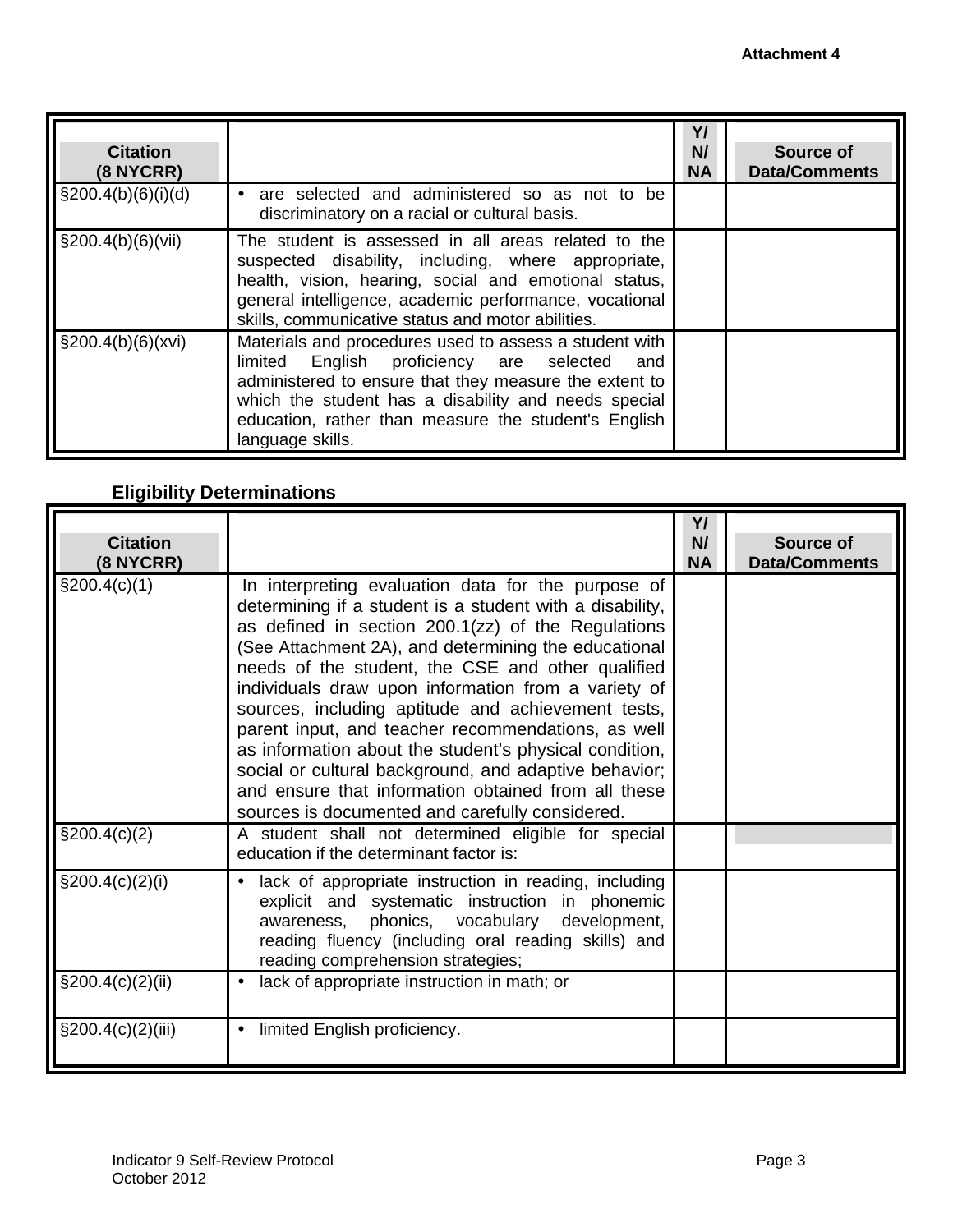| <b>Citation</b><br>(8 NYCRR) |                                                                                                                                                                                                                                                                                                 | Y/<br>N/<br><b>NA</b> | Source of<br><b>Data/Comments</b> |
|------------------------------|-------------------------------------------------------------------------------------------------------------------------------------------------------------------------------------------------------------------------------------------------------------------------------------------------|-----------------------|-----------------------------------|
| \$200.4(d)                   | Prior to the development of the recommendation, the<br>Committee shall ensure that the appropriateness of<br>reading and math instruction and other resources of the<br>general education program, including support services<br>and academic intervention services, has<br>been<br>considered. |                       |                                   |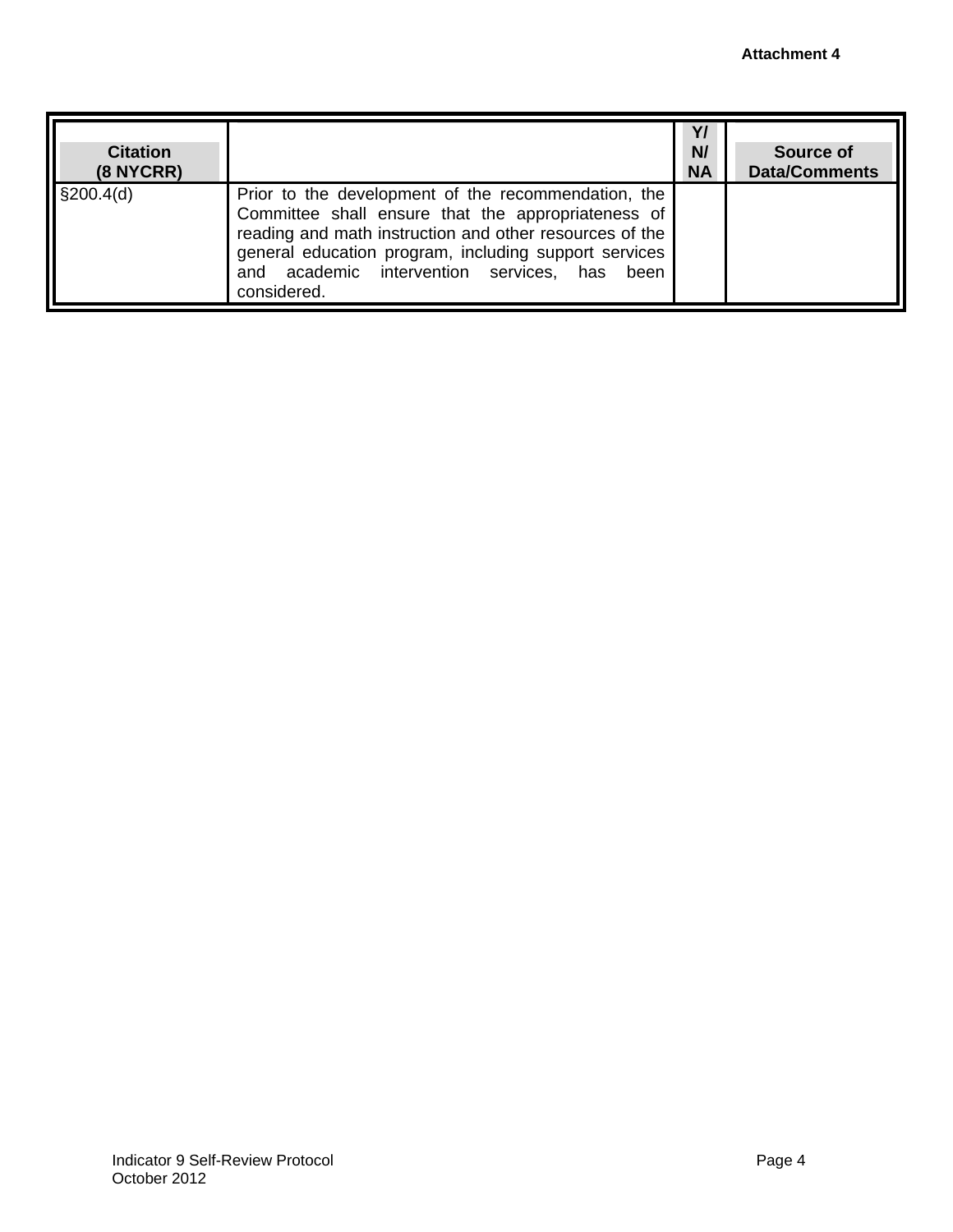### **Focused Rubric to Evaluate the Committee on Special Education (CSE) Process**

This rubric is designed to be used as a tool by the district to assess how the district's CSE process may affect disproportionate representation of students of the identified racial and ethnic groups in special education. The rubric lists five key regulatory requirements affecting eligibility determinations. This rubric focuses on the district team's attention to aspects of the CSE decision-making process that may affect the over representation of students when inappropriately or inadequately applied during the identification of students as students with disabilities.

The five key aspects of the CSE process include:

- 1. For the purpose of determining if a student is a student with a disability and determining the educational needs of the student, the CSE and other qualified individuals draw upon information from a variety of sources and ensure that information obtained from all these sources is documented and carefully considered. [§200.4(c)(1)]
- 2. A student is not determined eligible for special education if the determinant factor is lack of appropriate instruction in reading, including explicit and systematic instruction in phonemic awareness, phonics, vocabulary development, reading fluency (including oral reading skills) and reading comprehension strategies. [§200.4(c)(2)(i)]
- 3. A student is not determined eligible for special education if the determinant factor is lack of appropriate instruction in math.  $[\$200.4(c)(2)(ii)]$
- 4. A student is not determined eligible for special education if the determinant factor is limited English proficiency. [200.4(c)(2)(iii)]
- 5. Prior to the development of the recommendation, the Committee ensures that the appropriateness of the resources of the general education program, including educationally related support services and academic intervention services, has been considered. [§200.4(d)]

#### Directions on how to use the Rubric

The rubric should be used as a debriefing form. The district team should identify the number of CSE meetings to evaluate and meet with CSE members outside of a CSE meeting to ask them to respond to each item and to rate to what extent the CSE addressed each area. **All instances of "minimally addressed or no evidence" for each regulatory citation must be documented on the Self-Review Monitoring Protocol (Attachment 2) and the report to the State Education Department (SED) (Attachment 7) as** *noncompliance***.** 

This activity will be addressed by the CSE members as a group, not as individuals. Consensus should be the goal, but if the CSE is not able to achieve consensus, that should be noted and the minority opinion should also be considered by the review team.

In addition to identifying compliance issues, this process should allow the district to make an overall quality assessment of each of the key areas that relate to eligibility determinations and will assist the team to identify improvement activities. Indicator 9 Self-Review Protocol Page 1 October 2012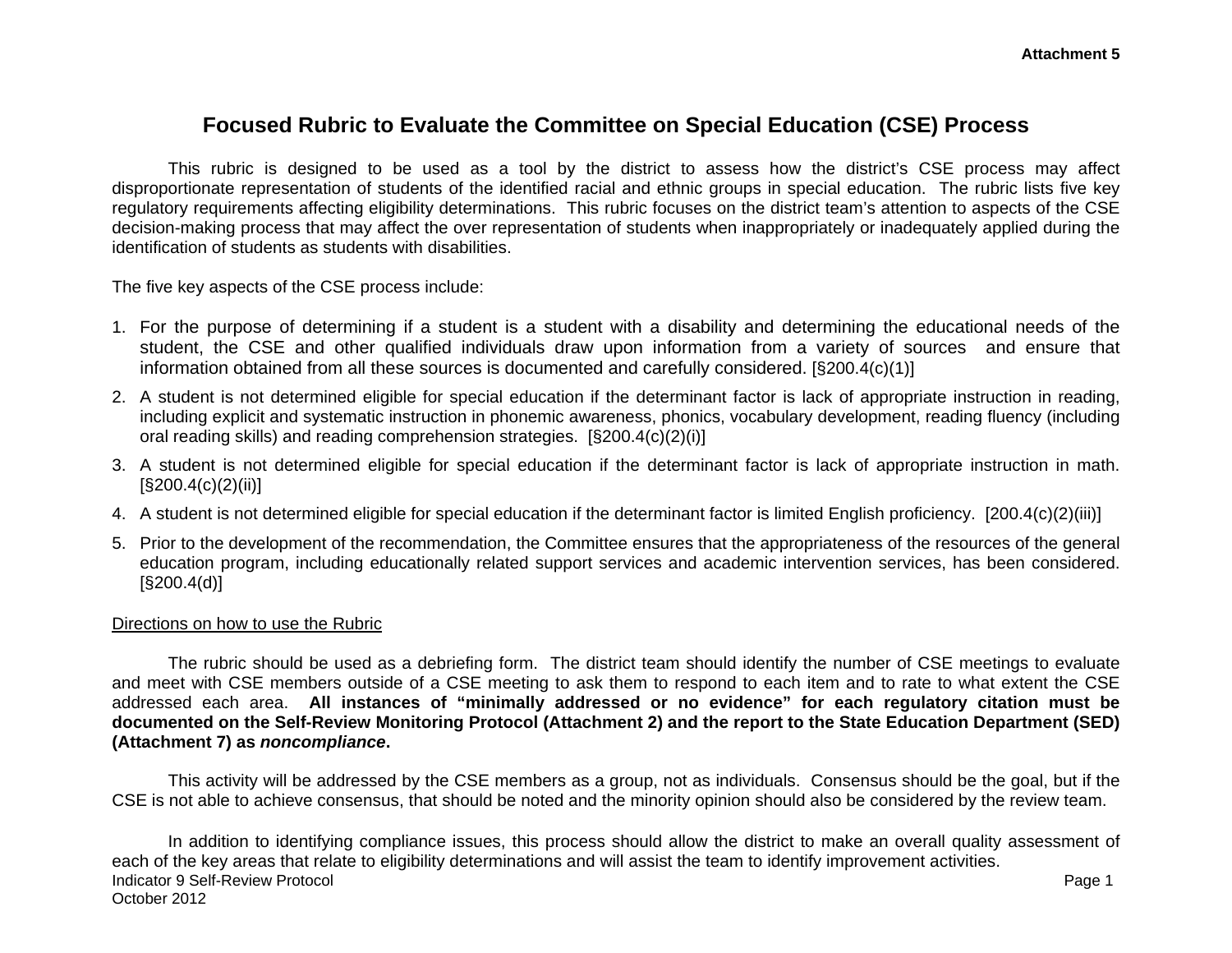# **Focused Rubric to Evaluate the Committee on Special Education (CSE) Process**

| Name of District:<br>C <sub>CC</sub><br><sup>J</sup> Subcommittee. | Location:                    |
|--------------------------------------------------------------------|------------------------------|
| Observers:                                                         | Date of Observation          |
| Type of Meeting:<br><u>lInitial</u><br>JAnnual                     | Reevaluation<br>JOther       |
| Student's Preferred Language:                                      | Parent's Preferred Language: |

| <b>Citation</b><br>(8 NYCRR) |                                                                                                                                                                                                                                                                                                                                                                                                                                                                                                                                                                                                                                                                                | $\frac{5}{2}$<br>pplica | Focus<br>Strong |  |
|------------------------------|--------------------------------------------------------------------------------------------------------------------------------------------------------------------------------------------------------------------------------------------------------------------------------------------------------------------------------------------------------------------------------------------------------------------------------------------------------------------------------------------------------------------------------------------------------------------------------------------------------------------------------------------------------------------------------|-------------------------|-----------------|--|
| \$200.4(c)(1)                | 1. In interpreting evaluation data for the purpose of determining if a<br>student is a student with a disability, as defined in section 200.1(zz) of<br>the Regulations (See Attachment 2A), and determining the educational<br>needs of the student, the CSE and other qualified individuals draw<br>upon information from a variety of sources, including aptitude and<br>achievement tests, parent input, and teacher recommendations, as<br>well as information about the student's physical condition, social or<br>cultural background, and adaptive behavior; and ensure that<br>information obtained from all these sources is documented and<br>carefully considered. |                         |                 |  |
| $\S200.4(c)(2)(i)$           | 2. A student is not be determined eligible for special education if the<br>determinant factor is lack of appropriate instruction in reading, including<br>explicit and systematic instruction in phonemic awareness, phonics,<br>vocabulary development, reading fluency (including oral reading skills)<br>and reading comprehension strategies.                                                                                                                                                                                                                                                                                                                              |                         |                 |  |
| $\S200.4(c)(2)(ii)$          | 3. A student is not determined eligible for special education if the<br>determinant factor is lack of instruction in math.                                                                                                                                                                                                                                                                                                                                                                                                                                                                                                                                                     |                         |                 |  |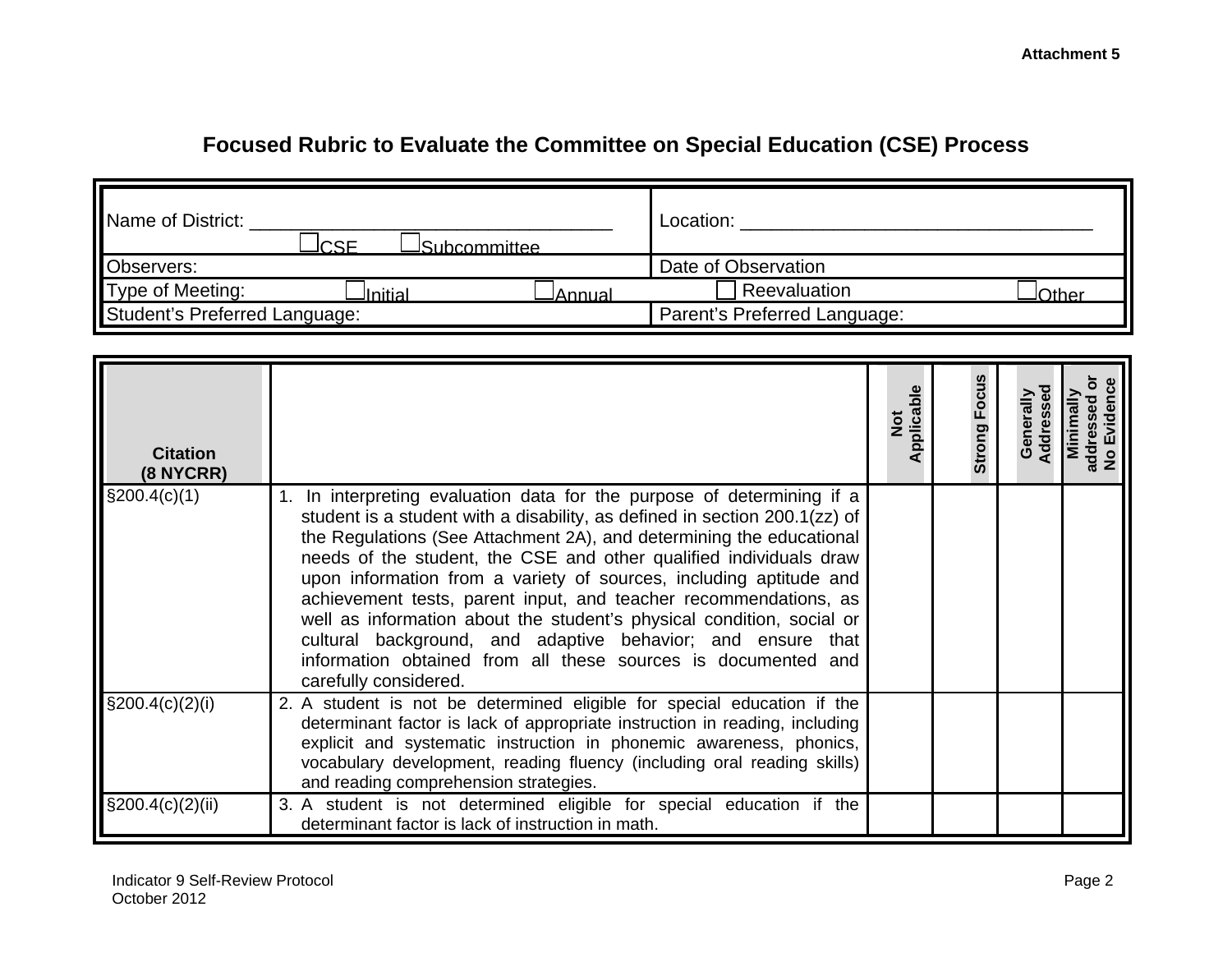| $\sqrt{\frac{200.4}{c}}$ (c)(2)(iii) | 4. A student is not determined eligible for special education if the<br>determinant factor is limited English proficiency.                                                                                                                                              |  |  |
|--------------------------------------|-------------------------------------------------------------------------------------------------------------------------------------------------------------------------------------------------------------------------------------------------------------------------|--|--|
| \$200.4(d)                           | 5. Prior to the development of the recommendation, the Committee ensures<br>that the appropriateness of the resources of the general education<br>program, including educationally related support services and academic<br>intervention services, has been considered. |  |  |
|                                      | Indicate what took place at the meeting and which of the five areas need improvement:                                                                                                                                                                                   |  |  |
|                                      |                                                                                                                                                                                                                                                                         |  |  |
|                                      |                                                                                                                                                                                                                                                                         |  |  |
|                                      |                                                                                                                                                                                                                                                                         |  |  |
|                                      |                                                                                                                                                                                                                                                                         |  |  |
|                                      |                                                                                                                                                                                                                                                                         |  |  |
|                                      |                                                                                                                                                                                                                                                                         |  |  |
|                                      |                                                                                                                                                                                                                                                                         |  |  |
|                                      |                                                                                                                                                                                                                                                                         |  |  |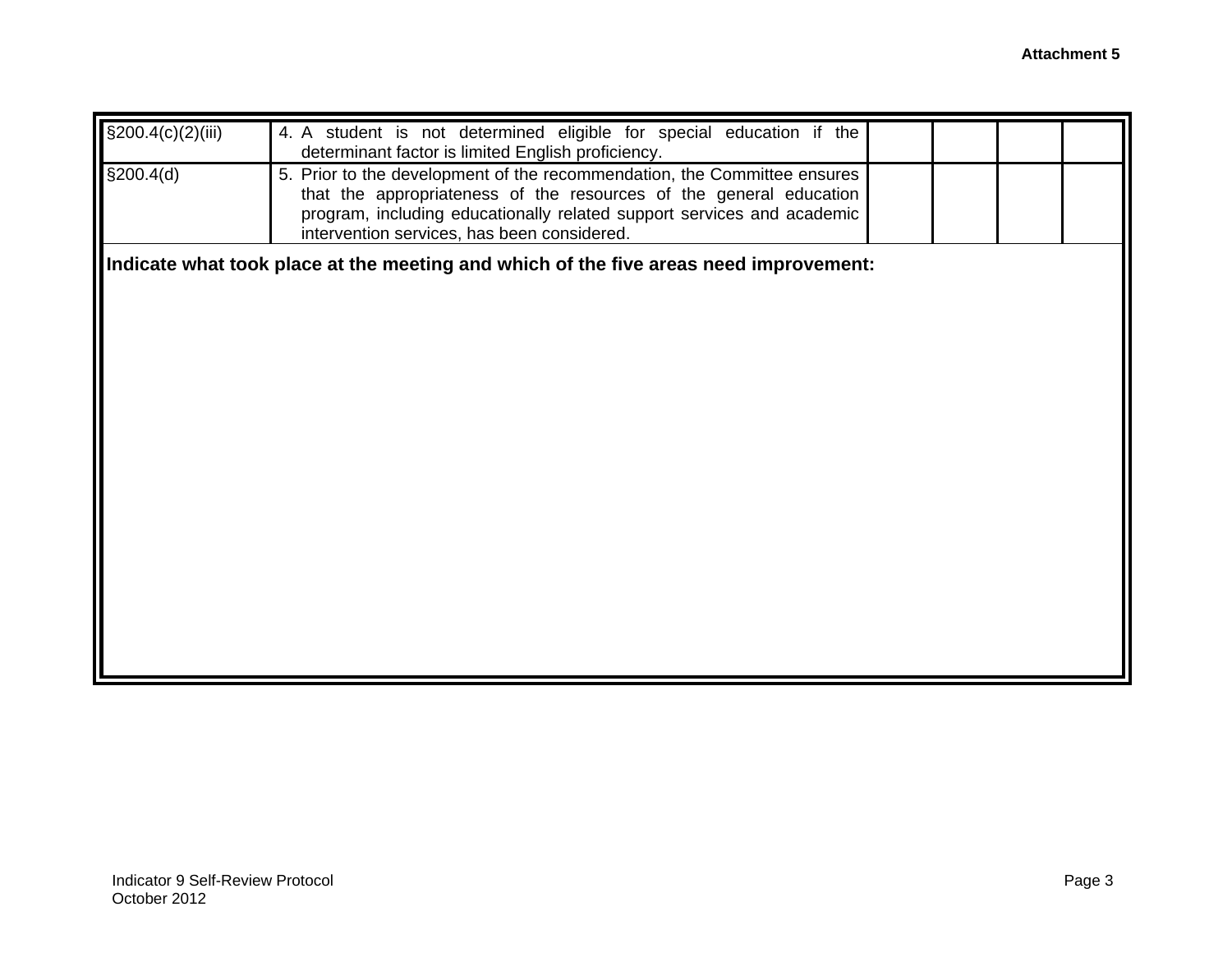# **Staff Interviews to Identify Improvement Activities**

The district will conduct interviews with administrators, general education teachers and evaluators of students with disabilities. How the interviews are conducted will be at the discretion of the district. For example, the:

- self-review team leader may choose to conduct all interviews; or
- self-review team members may also be involved in the interview process;
- interviews may be conducted individually or in small groups; or
- interviews may be conducted in various formats, including discussions at staff meetings;
- interview questions could be converted into a survey for a broader distribution; or
- team may develop additional interview questions.

The self-review team will determine who must be interviewed, but it is recommended that at least a representative sample of instructional staff and administrators from across the district be interviewed.

The information collected should be recorded and analyzed to provide information regarding the quality of the district's pre-referral, referral and evaluation procedures as they relate to disproportionality of students with disabilities in special education. This information will assist the district in determining improvement strategies to address areas of noncompliance with State and federal laws and regulations identified through the self-review process.

The interview questions provide information to identify improvement activities for the following focus areas of the self-review protocol (Attachment 2):

- I. School-wide Approaches to Pre-referral Interventions
- II. Referral of Students to the CSE Individual Evaluations of Students with Disabilities

III.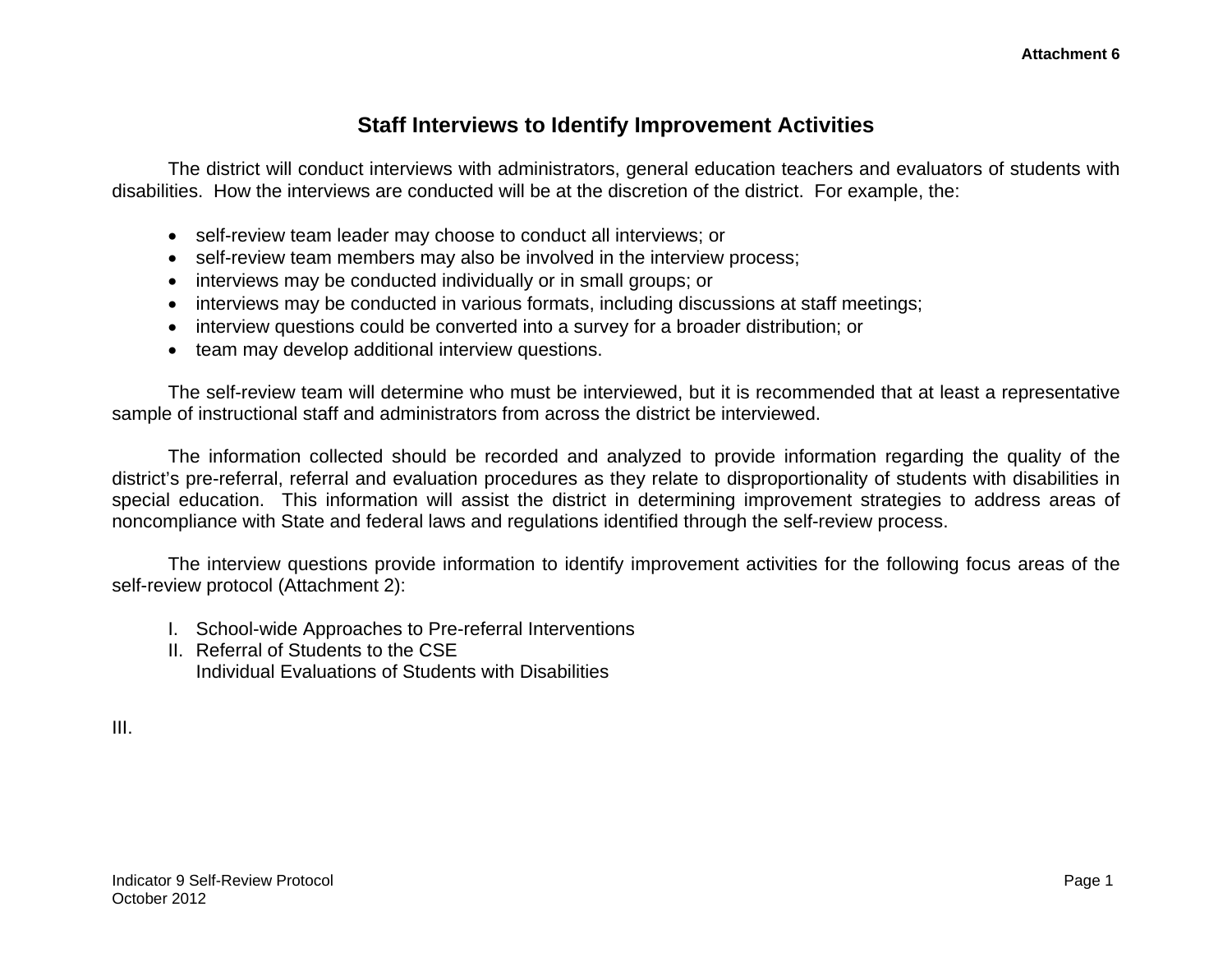|                                 | <b>Staff Interview Questions</b> |                                                                                                                                                                                             |                                                                                                                                  |                                                                                                                                                                                                                                                    |  |  |
|---------------------------------|----------------------------------|---------------------------------------------------------------------------------------------------------------------------------------------------------------------------------------------|----------------------------------------------------------------------------------------------------------------------------------|----------------------------------------------------------------------------------------------------------------------------------------------------------------------------------------------------------------------------------------------------|--|--|
|                                 |                                  |                                                                                                                                                                                             | <b>School District:</b>                                                                                                          | Title(s):                                                                                                                                                                                                                                          |  |  |
| General<br>Education<br>Teacher | Administrator                    | Evaluator                                                                                                                                                                                   | Interviewer:                                                                                                                     | Interviewee(s):                                                                                                                                                                                                                                    |  |  |
|                                 |                                  |                                                                                                                                                                                             | Date(s):                                                                                                                         |                                                                                                                                                                                                                                                    |  |  |
|                                 |                                  |                                                                                                                                                                                             |                                                                                                                                  | Disproportionality Focus Area: School-wide Approaches and Pre-referral Interventions                                                                                                                                                               |  |  |
|                                 | $\bullet$                        |                                                                                                                                                                                             | Describe the pre-referral system in your building. Describe your role in the process.                                            |                                                                                                                                                                                                                                                    |  |  |
| $\bullet$                       |                                  |                                                                                                                                                                                             | Have you ever referred a student for pre-referral interventions? What were your criteria in doing so?                            |                                                                                                                                                                                                                                                    |  |  |
|                                 |                                  |                                                                                                                                                                                             |                                                                                                                                  | Did the pre-referral interventions provided address your concerns for the student you referred? If no, why not?                                                                                                                                    |  |  |
|                                 |                                  |                                                                                                                                                                                             | Do you feel you have sufficient support to implement the recommended pre-referral interventions for the student you<br>referred? |                                                                                                                                                                                                                                                    |  |  |
|                                 |                                  |                                                                                                                                                                                             |                                                                                                                                  | Describe the effectiveness of the pre-referral intervention system in your building and the impact on referrals to CSE.                                                                                                                            |  |  |
|                                 | $\bullet$                        |                                                                                                                                                                                             | Do you feel that all students have access to the pre-referral intervention system?                                               |                                                                                                                                                                                                                                                    |  |  |
|                                 |                                  |                                                                                                                                                                                             | services available in the district?                                                                                              | Has information been provided to all instructional and administrative personnel on the range of general education support                                                                                                                          |  |  |
|                                 |                                  |                                                                                                                                                                                             |                                                                                                                                  | Disproportionality Focus Area: Referral of Students to the CSE                                                                                                                                                                                     |  |  |
|                                 | $\bullet$                        |                                                                                                                                                                                             | Describe the process for how CSE referrals are handled in your building. Describe your role in the process.                      |                                                                                                                                                                                                                                                    |  |  |
|                                 |                                  |                                                                                                                                                                                             | Have you ever referred a student to the CSE? What were your criteria in doing so?                                                |                                                                                                                                                                                                                                                    |  |  |
|                                 |                                  |                                                                                                                                                                                             | Describe the information you are required to provide in making a CSE referral.                                                   |                                                                                                                                                                                                                                                    |  |  |
|                                 | $\bullet$                        | When do you consider requesting a meeting with the student's parent to determine if general education supports and<br>services could be implemented as an alternative to special education? |                                                                                                                                  |                                                                                                                                                                                                                                                    |  |  |
|                                 | $\bullet$                        |                                                                                                                                                                                             | Describe what you do when you receive a CSE referral.                                                                            |                                                                                                                                                                                                                                                    |  |  |
|                                 | $\bullet$                        |                                                                                                                                                                                             | Describe the process to analyze and monitor CSE referrals school-wide.                                                           |                                                                                                                                                                                                                                                    |  |  |
|                                 | $\bullet$                        |                                                                                                                                                                                             |                                                                                                                                  | Describe the process the school district uses to review data related to referrals to special education to detect any pattern<br>that might indicate a problem with disproportionate referrals of students of a particular race or native language. |  |  |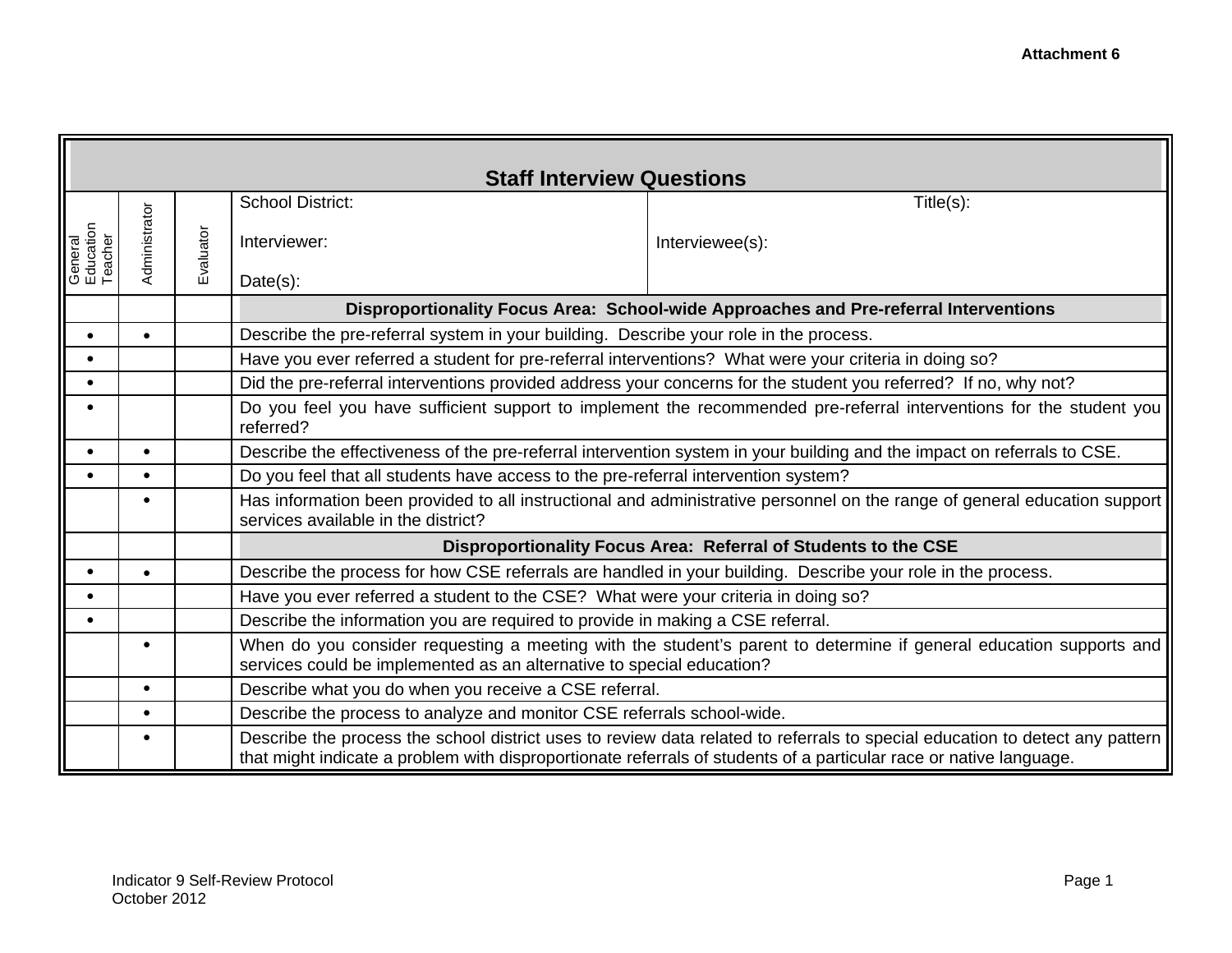|  | Disproportionality Focus Area: Individual Evaluation of Students with Disabilities                                                                                                                                     |
|--|------------------------------------------------------------------------------------------------------------------------------------------------------------------------------------------------------------------------|
|  | Describe the school district's criteria for selecting and administering nondiscriminatory evaluation and assessment<br>instruments (e.g., using trained personnel and using properly normed assessments).              |
|  | Are assessments and other evaluation materials provided and administered in the student's native language or other<br>mode of communication in the form most likely to yield accurate information? If no, explain why. |
|  | Describe your level of involvement at the CSE meeting.                                                                                                                                                                 |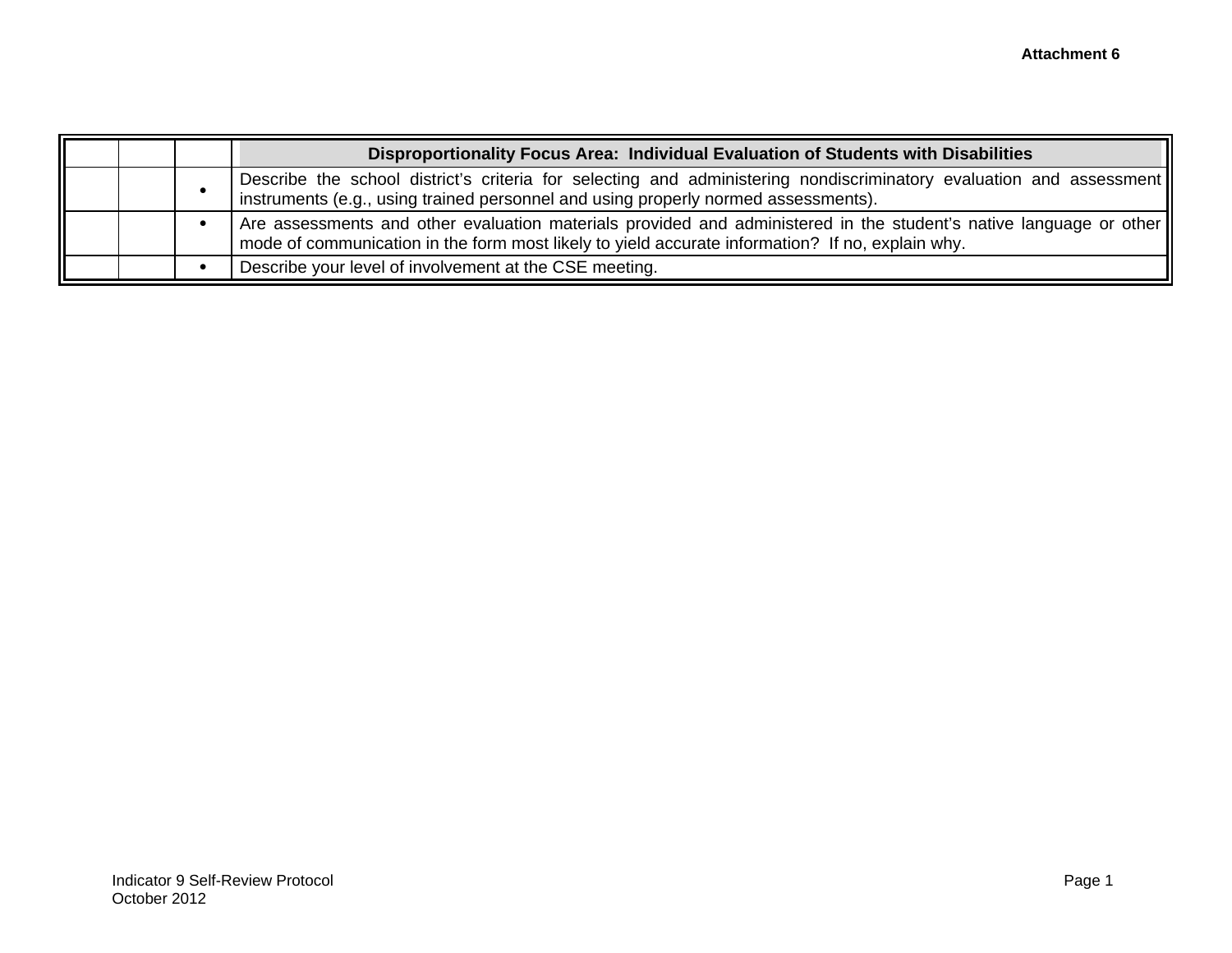# Sample of electronic form

# **Disproportionality Self-Review Monitoring Report to the New York State Education Department**

#### **Directions:**

- 1. Go to http://pd.nysed.gov.
- 2. Log on using the same user id and password as assigned for PD data submissions.
- 3. Look under the school year in which you received the notification of significant disproportionality. Click on "Self-Review Checklists" and then click on: SR-9- Indicator 9, Disproportionality in Special Education.
- 4. Follow the online directions to complete the form.
- 5. Using documentation from the Monitoring Protocol (Attachment 2), click the box under the "Yes" or "No" column as appropriate for each regulatory requirement. All citations must have a compliance indication.
- 6. Click on the Statement of Verification of Accuracy to complete your data submission. The statement is displayed below.
- 7. Print a copy for your records.

#### **Statement of Verification of Accuracy**

**I have reviewed the requirements for conducting the School District- Self Review Monitoring Protocol on Disproportionate Identification of Racial and Ethnic Groups for Special Education and Related Services (State Performance Plan Indicator 9) and I certify that the data submitted electronically to the State Education Department is accurate and complete and is based upon the findings from the monitoring protocol conducted by the school district. I further certify that any subsequent revisions to the data to indicate compliance are based on correction of those policies, practices and procedures and if appropriate, are based upon review of a sample of student records to verify compliance. In addition, I certify that I have publicly reported on the revisions to the policies, procedures and practices.**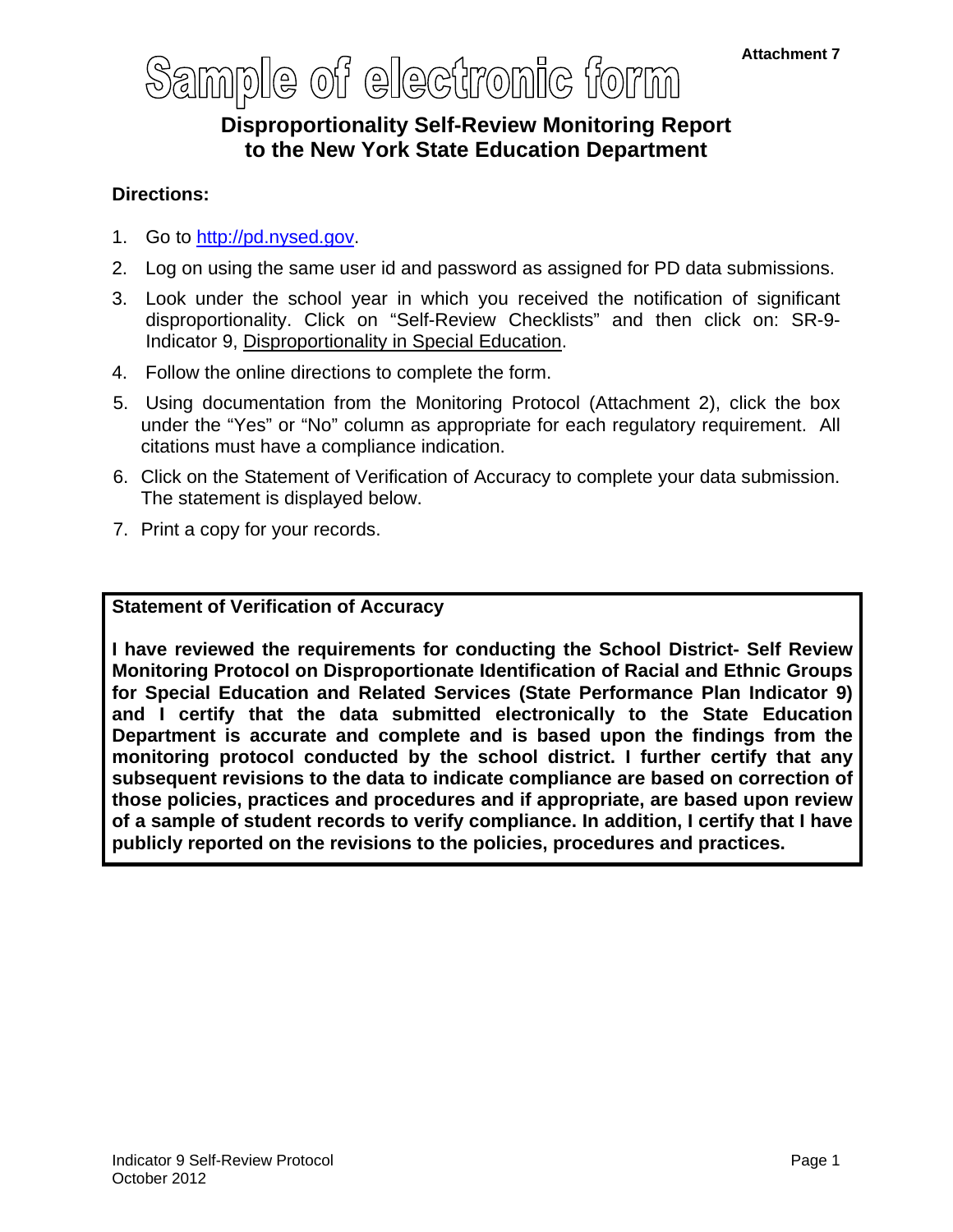# Sample of electronic form

#### **Directions: Transfer findings for each regulatory citation from the last column of Attachment 2, "Determination of Compliance."**

| <b>Citation</b><br>(8 NYCRR)        | <b>Issue</b>                                                                                                                                                                                                                                                                                                               | Are the district's<br>policies, procedures<br>and practices in<br>compliance with<br>federal and State laws<br>and regulations?<br><b>Yes</b><br><b>No</b> |  |  |
|-------------------------------------|----------------------------------------------------------------------------------------------------------------------------------------------------------------------------------------------------------------------------------------------------------------------------------------------------------------------------|------------------------------------------------------------------------------------------------------------------------------------------------------------|--|--|
|                                     | <b>School-wide Approaches and Pre-referral Interventions</b>                                                                                                                                                                                                                                                               |                                                                                                                                                            |  |  |
| $\S200.2(b)(7)$                     | Each Board of Education or Board of Trustees adopts written                                                                                                                                                                                                                                                                |                                                                                                                                                            |  |  |
|                                     | policy that establishes administrative practices and procedures<br>for implementing school-wide approaches, which may include<br>response to intervention process, and pre-referral<br>a<br>interventions in order to remediate a student's performance<br>prior to referral for special education.                        |                                                                                                                                                            |  |  |
| II. Referral of Students to the CSE |                                                                                                                                                                                                                                                                                                                            |                                                                                                                                                            |  |  |
| $\S200.4(a)(2)(iii)$                | A written request for a referral submitted by persons other than<br>the student or a judicial officer:                                                                                                                                                                                                                     |                                                                                                                                                            |  |  |
| $\S200.4(a)(2)(iii)(a)$             | states the reasons for the referral and includes any test<br>results, records or reports upon which the referral is based<br>that may be in the possession of the person submitting the<br>referral.                                                                                                                       |                                                                                                                                                            |  |  |
| $\S 200.4(a)(2)(iii)(b)$            | describes in writing, intervention services, programs or<br>$\bullet$<br>instructional methodologies used to remediate the student's<br>performance prior to referral, including any supplementary<br>aids or support services provided for this purpose, or state<br>the reasons why no such attempts were made.          |                                                                                                                                                            |  |  |
| \$200.4(a)(9)                       | The building administrator, upon receipt of a referral, may<br>request a meeting with the parent and the student, if<br>appropriate, to determine whether the student would benefit<br>from additional general education support services as an<br>alternative to special education.                                       |                                                                                                                                                            |  |  |
|                                     | III. Individual Evaluations of Students with Disabilities                                                                                                                                                                                                                                                                  |                                                                                                                                                            |  |  |
| $\S 200.4(b)(6)(i)$                 | Assessments and other evaluation materials used to assess a<br>student under this section:                                                                                                                                                                                                                                 |                                                                                                                                                            |  |  |
| \$200.4(b)(6)(i)(a)                 | are provided and administered in the student's native<br>language or other mode of communication and in the form<br>most likely to yield accurate information on what the student<br>knows and can do academically, developmentally and<br>functionally, unless it is clearly not feasible to so provide or<br>administer; |                                                                                                                                                            |  |  |
| $\S200.4(b)(6)(i)(c)$               | are administered by trained and knowledgeable personnel<br>$\bullet$<br>in accordance with the instruction provided by those who<br>developed such assessments; and                                                                                                                                                        |                                                                                                                                                            |  |  |
| $\S200.4(b)(6)(i)(d)$               | are selected and administered so as not to be discriminatory<br>on a racial or cultural basis.                                                                                                                                                                                                                             |                                                                                                                                                            |  |  |